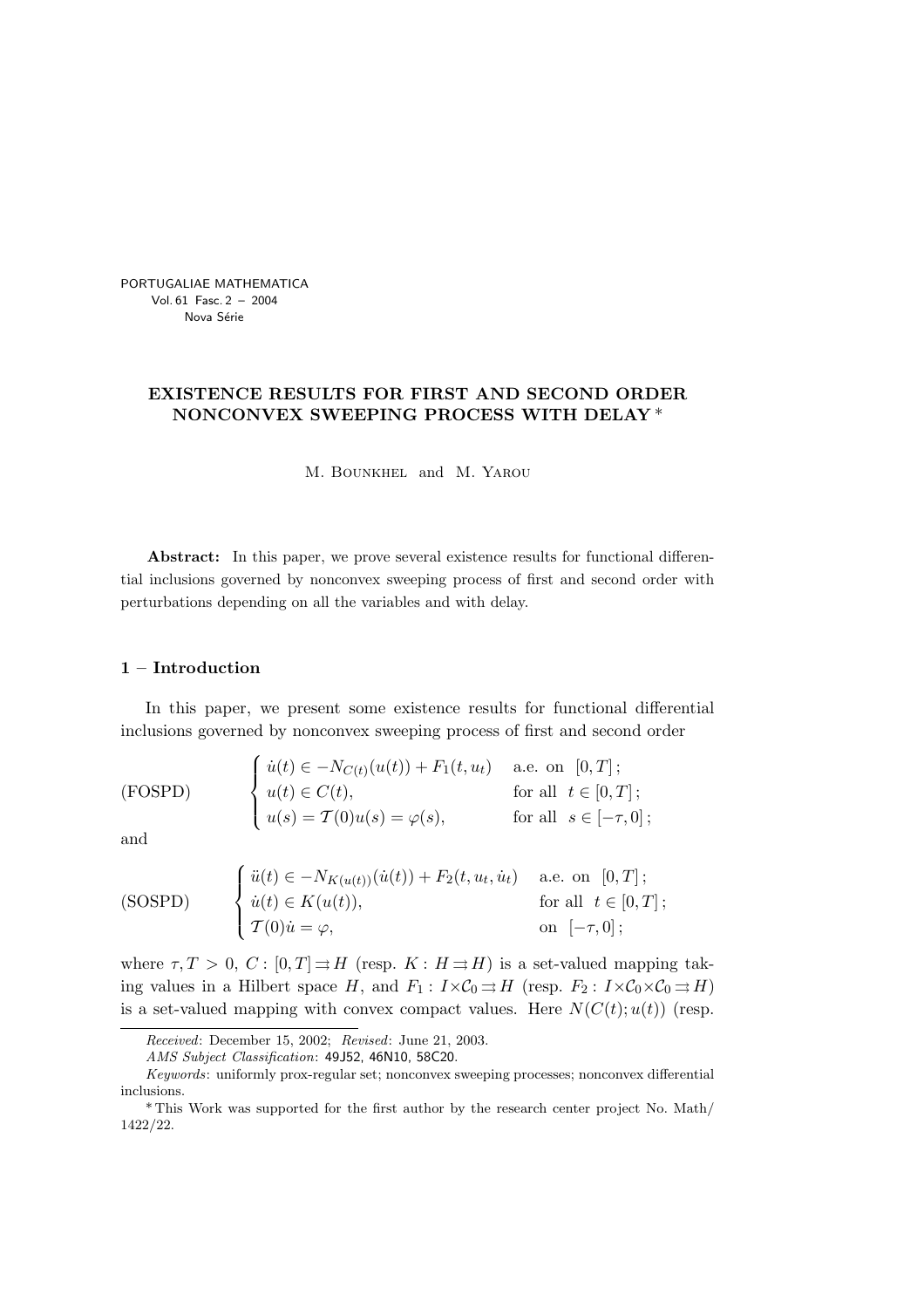$N(K(u(t)); \dot{u}(t)))$  denotes the Clarke normal cone to  $C(t)$  (resp.  $K(u(t)))$ ) at  $u(t)$  (resp.  $\dot{u}(t)$ ) and  $\mathcal{C}_0 := \mathcal{C}(-\tau,0], H$ ) is the Banach space of all continuous mappings from  $[-\tau, 0]$  to H equipped with the norm of uniform convergence. For every  $t \in I$ , the function  $u_t$  is given by  $u_t(s) = \mathcal{T}(t)u(s) = u(t+s)$ , for all  $s \in [-\tau, 0]$ . Such problems have been studied in several papers (see for example [13, 15, 19]). In [13], some topological properties of solutions set for (FOSPD) problem in the convex case are established, and in [15], the compactness of the solutions set is obtained in the nonconvex case when  $H = \mathbb{R}^d$ , using important properties of uniformly r-prox regular sets developed recently in [8, 9, 21]. The (SOSPD) has been considered in [19] with a perturbation not depending of the third variable,  $F(t, \mathcal{T}(t)u)$ , continuous and with compact values.

For more details on functional differential inclusions for nonconvex sweeping process and related subjects, see [1, 2, 3, 4, 6, 7, 9, 14, 17, 18, 20, 22, 23, 24].

Our main purpose in this paper is to prove existence results for (FOSPD) and (SOSPD) when  $C$  has uniformly r-prox regular values and  $H$  is a separable Hilbert space. The paper is organized as follows. In Section 2, we recall some definitions and fundamental results needed in the sequel of the paper. Section 3 is devoted to prove (Theorem 3.1) the existence of approximate solutions for the (FOSPD) under the boundedness of  $F$ . Under two different assumptions on  $F$  we prove the existence of absolutely continuous solutions of (FOSPD) by proving the convergence of the approximate solutions established in Theorem 3.1. The last section is concerned with the existence of solutions for (SOSPD). Our approach is based on a classical method which consists to subdivide the interval  $[0, T]$  in a sequence of subintervals  $I_n$  and to reformulate our problem with delay (SOSPD) to a family of problems without delay (SOSP) on each  $I_n$  and next we use an existence result given in [4] on each subinterval to get a solution on  $I_n$ . Finally, we prove the convergence of this family of solutions to a solution of (SOSPD). We point out that a different approach with more restrictive assumptions, is given in [10, 11] to prove the existence of solutions for the same problem (SOSPD). It consists to make use the existence of solutions for the first order problem (FOSPD) and the fixed point approach.

## 2 – Preliminaries and fundamental results

Throughout the paper,  $H$  will denote a real separable Hilbert space. Let  $S$  be a nonempty closed subset of H, we denote by  $d_S(\cdot)$  or  $d(S, \cdot)$  the usual distance function to the subset S. We recall that the proximal normal cone of S at  $x \in S$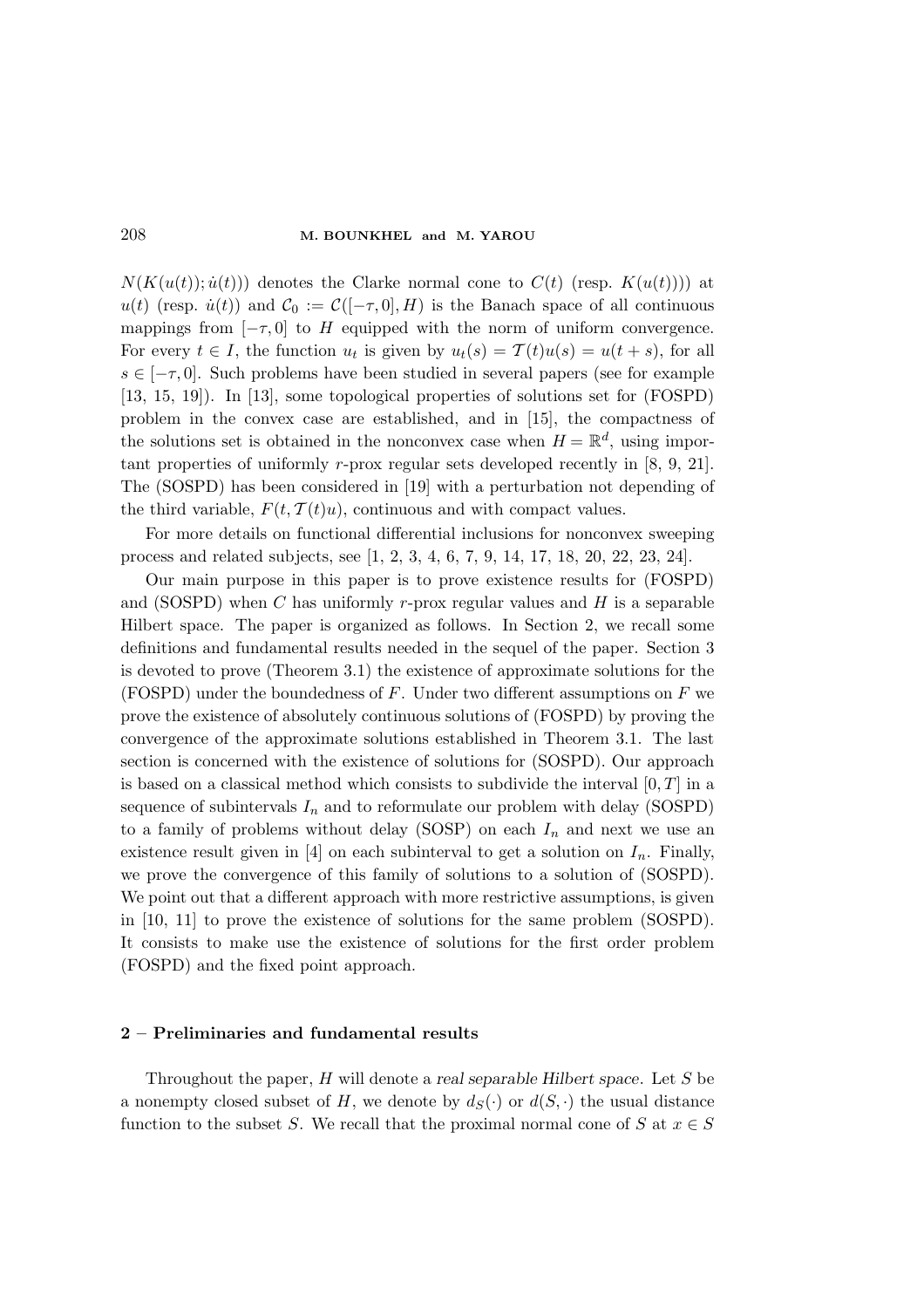is defined by

$$
N^{P}(S; x) = \{ \xi \in H \colon \exists \alpha > 0 \colon x \in \text{Proj}(x + \alpha \xi, S) \},
$$

where

$$
Proj(u, S) := \{ y \in S : d_S(u) = ||u - y|| \} .
$$

Recall now that for a given  $r \in [0, +\infty]$ , a subset S is uniformly r-proximally regular if and only if for all  $y \in S$  and all  $\xi \in N^P(S; y)$ ,  $\xi \neq 0$  one has

$$
\left\langle \frac{\xi}{\|\xi\|}, x - y \right\rangle \le \frac{1}{2r} \|x - y\|^2
$$
,

for all  $x \in S$  (see [21]). We make the convention  $\frac{1}{r} = 0$  for  $r = +\infty$  (in this case, the uniform  $r$ -prox-regularity is equivalent to the convexity of  $S$ ).

In order to make clear the concept of r-prox-regular sets, we state the following concrete examples: The union of two disjoint intervals  $[a, b]$  and  $[c, d]$  is r-proxregular with  $r = \frac{c-b}{2}$  $\frac{-b}{2}$ . The finite union of disjoint closed convex sets in  $\mathbb{R}^2$  is r-prox-regular with  $r$  depends on the distances between the sets (we refer the reader to [5] for a different application of this concept in Variational Inequalities. A general study of the class of r-prox-regular sets with more concrete examples is given in a forthcoming paper by the first author).

Let  $K: H \rightrightarrows H$  be a set-valued mapping from H to H. We will say that K is Hausdorff-continuous (resp. Hausdorff–Lipschitz with ratio  $\lambda > 0$ ) if for any  $x\in H$  one has

$$
\lim_{x' \to x} \mathcal{H}(K(x), K(x')) = 0
$$

³ resp.

$$
\mathcal{H}(K(x), K(x')) \le \lambda \|x - x'\|, \quad \text{for all} \ \ x, x' \in H \ \ \Big)
$$

.

Here  $H$  stands the Hausdorff distance relative to the norm associated with the Hilbert space  $H$  defined by

$$
\mathcal{H}(A, B) := \max \left\{ \sup_{a \in A} d_B(a), \sup_{b \in B} d_A(b) \right\}.
$$

Let  $\varphi: X \rightrightarrows Y$  be a set-valued mapping defined between two topological vector spaces X and Y, we say that  $\varphi$  is upper semi-continuous (in short u.s.c.) at  $x \in \text{dom}(\varphi) := \{x' \in X : \varphi(x') \neq \emptyset\}$  if for any open set O containing  $\varphi(x)$  there exists a neighborhood V of x such that  $\varphi(V) \subset O$ .

We will deal with a finite delay  $\tau > 0$ . If  $u : [-\tau, T] \to H$ , then for every  $t \in [0, T]$ , we define the function  $u_t(s) = u(t + s)$ ,  $s \in [-\tau, 0]$  and the Banach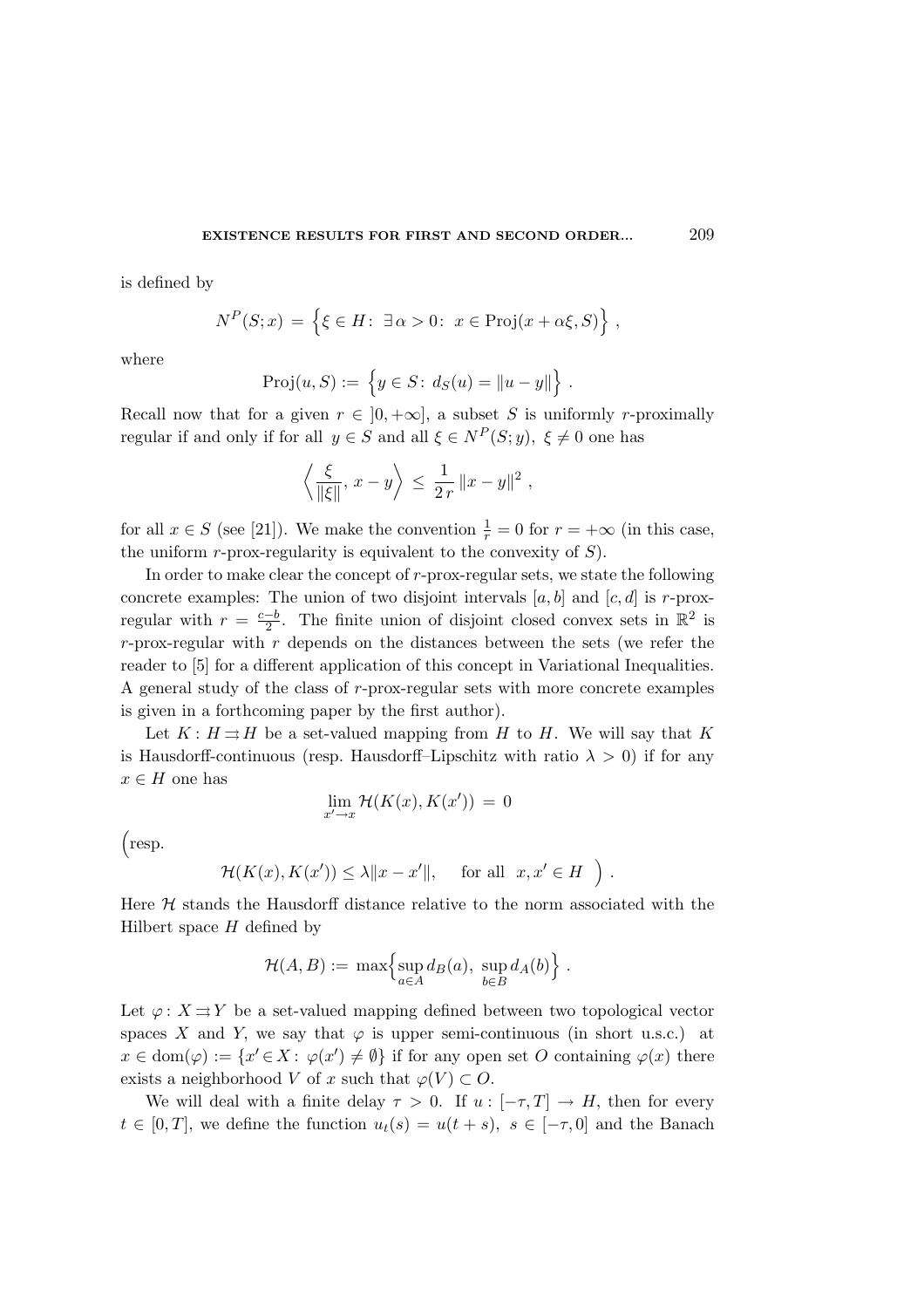space  $\mathcal{C}_T := \mathcal{C}([-\tau, T], H)$  (resp.  $\mathcal{C}_0 := \mathcal{C}([-\tau, 0], H)$ ) of all continuous mappings from  $[-\tau, T]$  (resp.  $[-\tau, 0]$ ) to H with the norm given by

$$
\|\varphi\|_{\mathcal{C}_T} := \max \Bigl\{ \|\varphi(s)\| \colon s \in [-\tau, T] \Bigr\}
$$

³ resp.

$$
\|\varphi\|_{\mathcal{C}_0} := \max\left\{ \|\varphi(s)\| \colon s \in [-\tau, 0] \right\} \quad \Big).
$$

Clearly, if  $u \in \mathcal{C}_T$ , then  $u_t \in \mathcal{C}_0$ , and the mapping  $u \to u_t$  is continuous in the sense of the uniform convergence.

The following propositions summarize some important consequences of the uniform prox-regularity needed in the sequel of the paper. For the proofs we refer to [9].

**Proposition 2.1** ([9]). Let S be a nonempty closed subset of H and  $x \in S$ . Then the following hold

- 1)  $\partial^P d_S(x) = N_S^P(x) \cap \mathbb{B}$ , where  $\partial^P d_S(x)$  is the proximal subdifferential of the distance function (see [9] for the definition of the proximal subdifferential).
- 2) If S is uniformly r-prox-regular, then for any  $x \in H$  with  $d_S(x) < r$ , then  $Proj_S(x) \neq \emptyset$  and unique, and the proximal subdifferential  $\partial^P d_S(x)$  is a closed convex set in H.
- 3) If S is uniformly r-prox-regular, then for any  $x \in S$  and any  $\xi \in \partial^P d_S(x)$ one has

$$
\langle \xi, x' - x \rangle \le \frac{2}{r} \|x' - x\|^2 + d_S(x') \quad \text{ for all } \ x' \in H \text{ with } d_S(x') < r \ . \blacksquare
$$

As a direct consequence of part (2) in the previous proposition we have  $\partial^{P}d_S(x) = \partial^{C}d_S(x)$  and hence  $N^{C}(S; x) = N^{P}(S; x)$ , whenever S is uniformly r-prox-regular set. So, we will denote  $N(S; x) := N^C(S; x) = N^P(S; x)$  and  $\partial d_S(x) := \partial^P d_S(x) = \partial^C d_S(x)$  for such class of sets.

**Proposition 2.2** ([4, 7]). Let  $r \in [0,\infty]$  and  $\Omega$  be an open subset in H and let  $C: \Omega \rightrightarrows H$  be a Hausdorff-continuous set-valued mapping. Assume that C has uniformly r-prox-regular values. Then, the set-valued mapping given by  $(z, x) \rightrightarrows \partial d_{C(z)}(x)$  from  $\Omega \times H$  (endowed with the strong topology) to H (endowed with the weak topology) is upper semicontinuous, which is equivalent to the u.s.c. of the function  $(z, x) \mapsto \sigma(\partial d_{C(z)}(x), p)$  for any  $p \in H$ . Here  $\sigma(S, p)$  denotes the support function associated with  $S$ , i.e.,  $\sigma(S, p) = \sup$  $\langle s, p \rangle$ .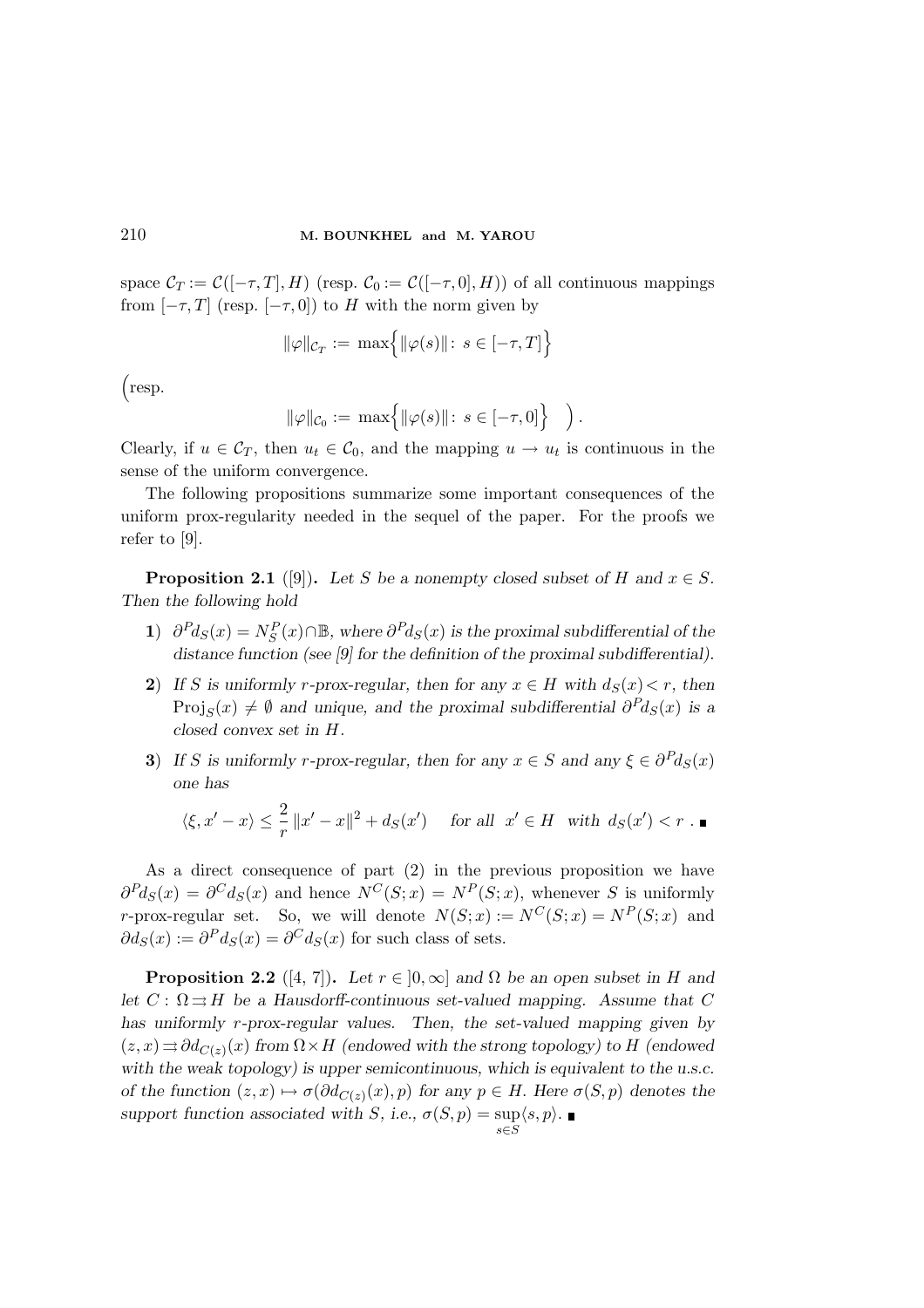#### EXISTENCE RESULTS FOR FIRST AND SECOND ORDER... 211

## 3 – First order perturbed nonconvex sweeping process with delay

In all this section, let  $T > 0$ ,  $I := [0, T]$ ,  $r \in [0, +\infty]$ , and  $C: I \rightrightarrows H$  be an absolutely continuous set-valued mapping, that is, for any  $y \in H$  and any  $t, t' \in I$ 

(3.1) 
$$
|d_{C(t)}(y) - d_{C(t')}(y)| \le |v(t) - v(t')|,
$$

with  $v: I \to \mathbb{R}$  is an absolutely continuous function, i.e., there exists  $g \in L^1(I, \mathbb{R})$ such that  $v(t) = v(0) + \int_0^t g(s) ds$ , for all  $t \in I$ . Note that the function v does not depend on y. The following proposition provides an approximate solution for the (FOSPD) under consideration.

**Theorem 3.1.** Assume that  $C(t)$  is uniformly r-prox-regular for every  $t \in I$ . Let  $F: I \times C_0 \rightrightarrows H$  be a set-valued mapping with convex compact values in H such that  $F(t, \cdot)$  is u.s.c. on  $\mathcal{C}_0$  for any fixed  $t \in I$  and  $F(\cdot, \varphi)$  admits a measurable selection on I for any fixed  $\varphi \in C_0$ . Assume that  $F(t, \varphi) \subset l\mathbb{B}$  for all  $(t, \varphi) \in I \times C_0$ , for some  $l > 0$ . Then, for any  $\varphi \in C_0$  with  $\varphi(0) \in C(0)$  and for any n large enough there exists a continuous mapping  $u_n : [-\tau, T] \to H$  which enjoys the following properties:

- 1)  $\dot{u}_n(t) \in -N(u_n(\theta_n(t)); C(\theta_n(t))) + F(\rho_n(t), \mathcal{T}(\rho_n(t))u_n), \text{ a.e. } t \in I, \text{ where}$  $\theta_n, \rho_n \colon I \to I$  with  $\theta_n(t) \to t$  and  $\rho_n(t) \to t$  for all  $t \in I$ .
- 2)  $\|\dot{u}_n(t)\| \leq (l+1)(\dot{v}(t) + 1),$  a.e.  $t \in I$ .

**Proof:** We prove the conclusion of our theorem when  $F$  is globally u.s.c. on  $I \times C_0$  and then as in [13], we can proceed by approximation to prove it when  $F(t, \cdot)$  is u.s.c. on  $\mathcal{C}_0$  for any fixed  $t \in I$  and  $F(\cdot, \varphi)$  admits a measurable selection on I for any fixed  $\varphi \in \mathcal{C}_0$ .

First, observing that (3.1) ensures for  $t \leq t'$ 

(3.2) 
$$
|d_{C(t')}(y) - d_{C(t)}(y)| \leq \int_t^{t'} |\dot{v}(s)| ds,
$$

we may suppose (replacing v<sup>i</sup> by |v<sup>i</sup>| if necessary) that  $\dot{v}(t) \geq 0$  for all  $t \in I$ . We construct via discretization the sequence desired of continuous mappings  $\{u_n\}_n$  in  $\mathcal{C}_T$ .

For every  $n \in \mathbb{N}$ , we consider the following partition of *I*:

(3.3) 
$$
t_i^n := \frac{iT}{2^n} \quad (0 \le i \le 2^n)
$$
 and  $I_i^n := [t_i^n, t_{i+1}^n]$  if  $0 \le i \le 2^n - 1$ .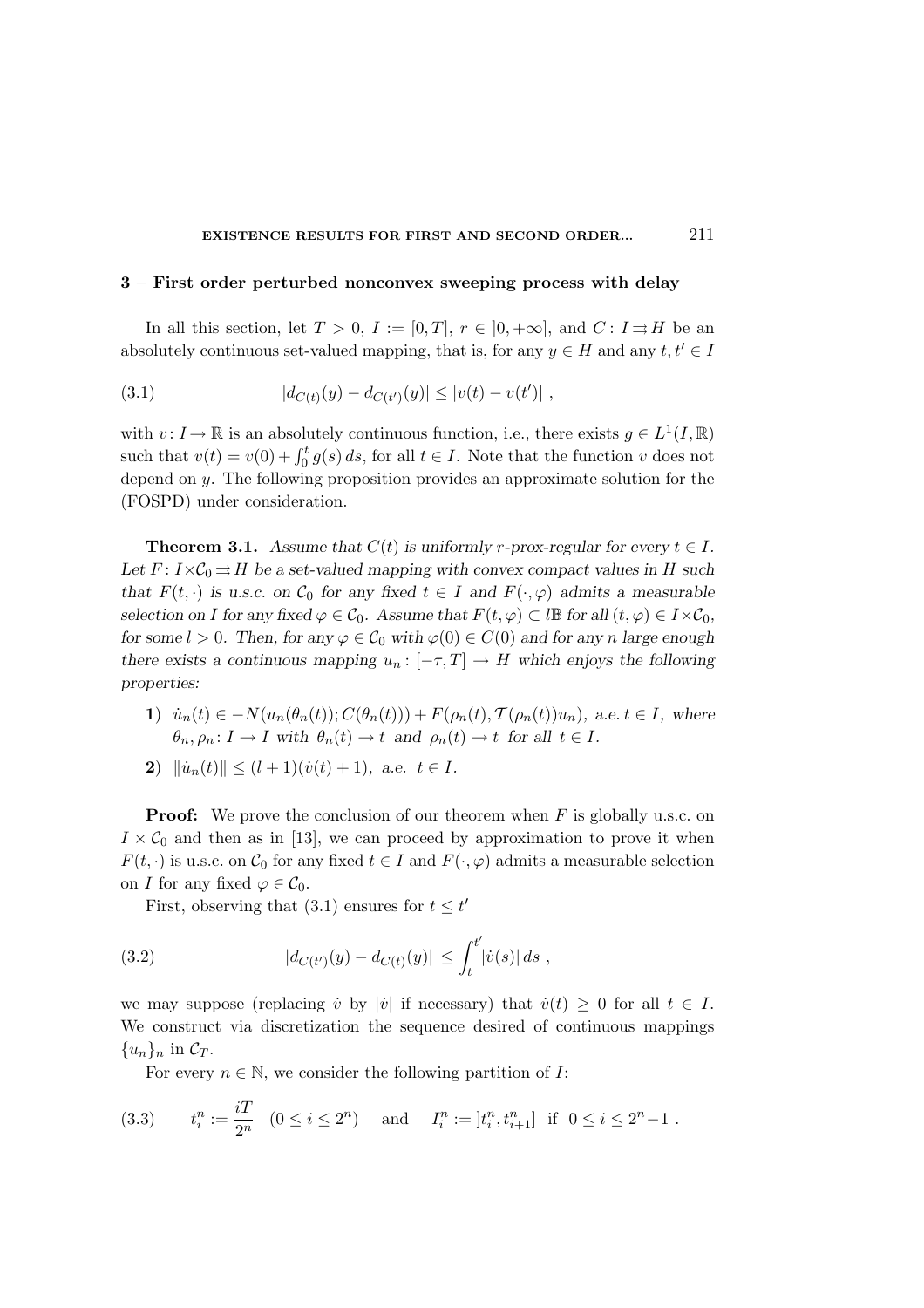Put

(3.4) 
$$
\mu_n := \frac{T}{2^n}, \quad \epsilon_i^n := \int_{t_i^n}^{t_{i+1}^n} \dot{v}(s) ds \quad \text{and} \quad \epsilon_n := \max_{0 \le i < 2^n} \{ \mu_n + \epsilon_i^n \} .
$$

As  $\epsilon_n \to 0$ , we can fix  $n_0 \geq 1$  satisfying for every  $n \geq n_0$ 

(3.5) 
$$
2\mu_n < \frac{r}{(2l+1)}
$$
 and  $2\epsilon_n < \min\left\{1, \frac{r}{(4l+3)}\right\}$ ,

(3.6) First, we put  $u_n(s) := \varphi(s)$ , for all  $s \in [-\tau, 0]$  and for all  $n \geq n_0$ .

For every  $n \geq n_0$ , we define by induction:

(3.7) 
$$
u_n(t_{i+1}^n) := u_{i+1}^n = \text{Proj}_{C(t_{i+1}^n)}(u_i^n - \mu_n f_0(t_i^n, \mathcal{T}(t_i^n) u_n)),
$$

where  $f_0(t_i^n, \mathcal{T}(t_i^n)u_n)$  is the minimal norm element of  $F(t_i^n, \mathcal{T}(t_i^n)u_n)$ , i.e.,

$$
(3.8) \t||f_0(t_i^n, \mathcal{T}(t_i^n)u_n)|| = \min\{|y|: y \in F(t_i^n, \mathcal{T}(t_i^n)u_n)\}\le l
$$

and

$$
\mathcal{T}(t_i^n) u_n := (u_n)_{t_i^n} .
$$

The above construction is possible despite the nonconvexity of the images of C. Indeed, we can show that for every  $n \geq n_0$  we have

$$
d_{C(t_{i+1}^n)}(u_i^n - \mu_n f_0(t_i^n, T(t_i^n)u_n)) \le l\mu_n + v(t_{i+1}^n) - v(t_i^n) \le (l+1)\epsilon_n \le \frac{r}{2}
$$

and hence as C has uniformly r-prox-regular values, by Proposition 2.1 one can choose for all  $n \geq n_0$  a point  $u_{i+1}^n = \text{Proj}_{C(t_{i+1}^n)}(u_i^n - \mu_n f_0(t_i^n, \mathcal{T}(t_i^n)u_n)).$  Note that from (3.7) and (3.2) one deduces for every  $0 \leq i < 2^n$ 

$$
(3.9) \quad \left\| u_{i+1}^n - \left( u_i^n - \mu_n f_0(t_i^n, \mathcal{T}(t_i^n) u_n) \right) \right\| \leq l\mu_n + \epsilon_i^n \leq (l+1) \left( \mu_n + \epsilon_i^n \right).
$$

(3.10) By construction we have  $u_i^n \in C(t_i^n)$ , for all  $0 \le i < 2^n$ .

For every  $n \ge n_0$ , these  $(u_i^n)_{0 \le i \le 2^n}$  and  $(f_0(t_i^n, \mathcal{T}(t_i^n)u_n)_{0 \le i \le 2^n}$  are used to construct two mappings  $u_n$  and  $f_n$  from I to H by defining their restrictions to each interval  $I_i^n$  as follows:

for  $t = 0$ , set  $f_n(t) := f_0^n$  and  $u_n(t) := u_0^n = \varphi(0)$ , for all  $t \in I_i^n$   $(0 \le i \le 2^n)$ , set  $f_n(t) := f_i^n$  and

(3.11) 
$$
u_n(t) := u_i^n + \frac{a(t) - a(t_i^n)}{\epsilon_i^n + \mu_n} (u_{i+1}^n - u_i^n + \mu_n f_i^n) + (t - t_i^n) f_i^n,
$$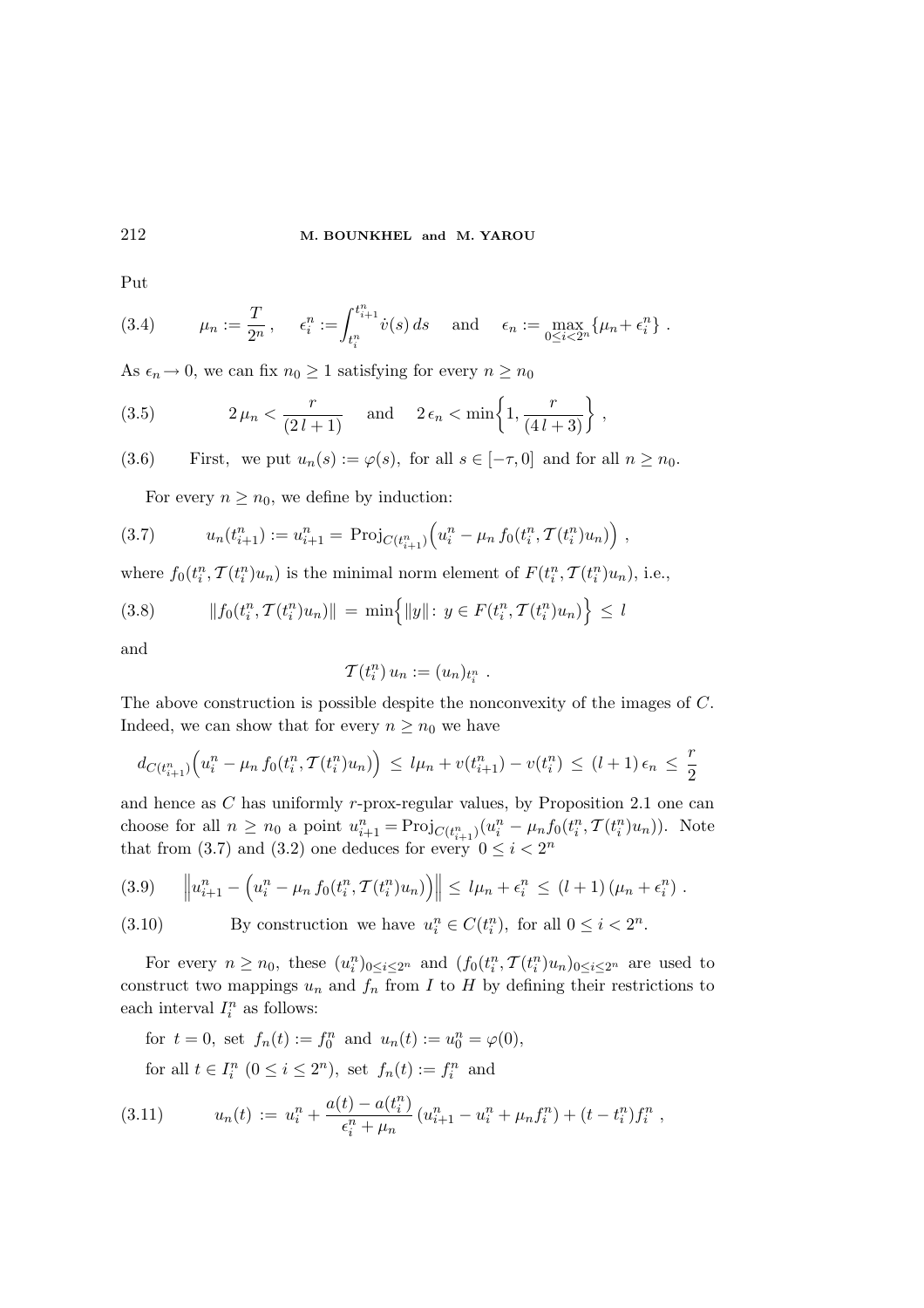where  $f_i^n := f_0(t_i^n, \mathcal{T}(t_i^n)u_n)$  and  $a(t) := v(t) + t$  for all  $t \in I$ . Hence for every t and  $t'$  in  $I_i^n$   $(0 \le i \le 2^n)$  one has

$$
u_n(t') - u_n(t) = \frac{a(t') - a(t)}{\epsilon_i^n + \mu_n} (u_{i+1}^n - u_i^n + \mu_n f_i^n) + (t' - t) f_i^n.
$$

Thus, in view of (3.9), if  $t, t' \in I_i^n$   $(0 \le i < 2^n)$  with  $t \le t'$ , one obtains

$$
(3.12) \qquad ||u_n(t') - u_n(t)|| \le (l+1) \left( a(t') - a(t) \right) + l(t'-t) \le (2 l+1) \left( a(t') - a(t) \right),
$$

and, by addition this also holds for all  $t, t' \in I$  with  $t \leq t'$ . This inequality entails that  $u_n$  is absolutely continuous.

Coming back to the definition of  $u_n$  in (3.11), one observes that for  $0 \leq i < 2^n$ 

$$
\dot{u}_n(t) = \frac{\dot{a}(t)}{\epsilon_i^n + \mu_n} \left( u_{i+1}^n - u_i^n + \mu_n f_i^n \right) + f_i^n \quad \text{for a.e. } t \in I_i^n.
$$

Then one obtains, in view of (3.9), for a.e.  $t \in I$ 

(3.13) 
$$
\| \dot{u}_n(t) - f_n(t) \| \le (l+1) \left( \dot{v}(t) + 1 \right),
$$

which proves the part 2) of the theorem.

Now, let  $\theta_n$ ,  $\rho_n$  be defined from *I* to *I* by  $\theta_n(0) = 0$ ,  $\rho_n(0) = 0$ , and

(3.14) 
$$
\theta_n(t) = t_{i+1}^n, \ \rho_n(t) = t_i^n \quad \text{if } t \in I_i^n \ (0 \le i < 2^n).
$$

Then, by  $(3.7)$ , the construction of  $u_n$  and  $f_n$ , and the properties of proximal normal cones to subsets, we have for a.e.  $t \in I$ 

and

$$
f_n(t) \in F(\rho_n(t), \mathcal{T}(\rho_n(t))u_n)
$$

(3.15) 
$$
\dot{u}_n(t) - f_n(t) \in -N\Big(C(\theta_n(t)); u_n(\theta_n(t))\Big).
$$

These last inclusions ensure part 1) of the theorem and then the proof is complete.

Now, we are able to state our first existence result for (FOSPD).

Theorem 3.2. Assume that the assumptions of Theorem 3.1 are satisfied. Assume that  $C(t)$  is strongly compact for every  $t \in I$ . Then for every  $\varphi \in C_0$ with  $\varphi(0) \in C(0)$ , there exists a continuous mapping  $u : [-\tau, T] \to H$  such that  $u$  is absolutely continuous on  $I$  and satisfies:

(FOSPD) 
$$
\begin{cases} \n\dot{u}(t) \in -N_{C(t)}(u(t)) + F(t, u_t) & \text{a.e. on } I; \\
u(t) \in C(t), & \forall t \in I; \\
u(s) = T(0) u(s) = \varphi(s), & \forall s \in [-\tau, 0];\n\end{cases}
$$
\nand

$$
\|\dot{u}(t)\| \le (l+1)\left(\dot{v}(t)+1\right) \quad \text{a.e. on } I.
$$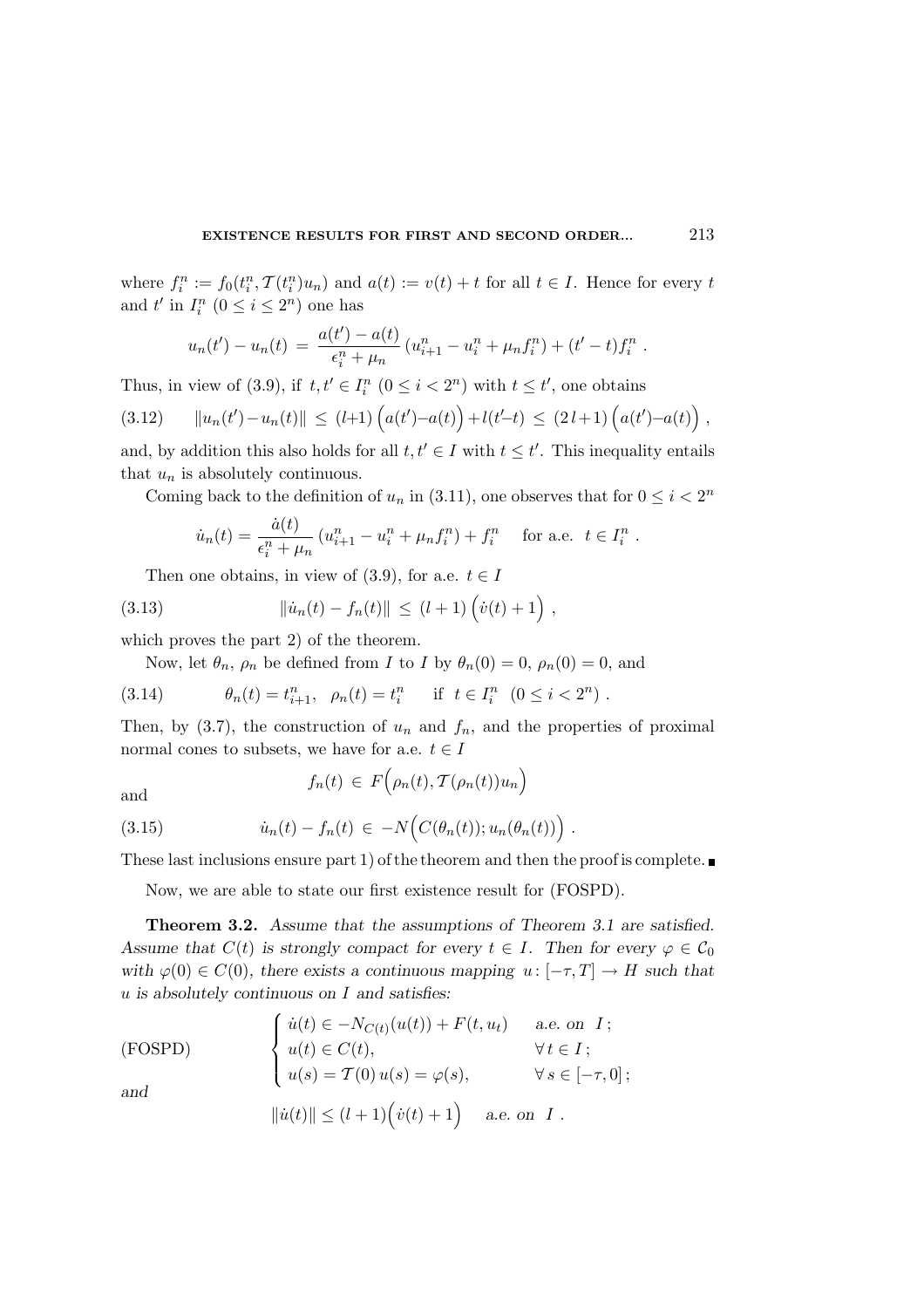**Proof:** Let  $\varphi \in C_0$  with  $\varphi(0) \in C(0)$ . By Theorem 3.1 there exists a sequence of continuous mappings  $\{u_n\}$  enjoying the properties 1) and 2) in Theorem 3.1. Let  $n_0 \in \mathbb{N}$  satisfying (3.5). Then by (3.1), (3.4), and (3.12) we get for any  $n \ge n_0$ and any  $t \in I$ 

(3.16)  

$$
d(u_n(t), C(t)) \le ||u_n(t) - u_n(t_i^n)|| + d(u_n(t_i^n), C(t))
$$

$$
\le (2 l + 1) \left( a(t) - a(t_i^n) \right) + \left( v(t) - v(t_i^n) \right)
$$

$$
\le (2 l + 1) (\epsilon_i^n + \mu_n) + \epsilon_i^n \le 2(l + 1) \epsilon_n.
$$

Since  $C(t)$  is strongly compact and  $\epsilon_n \to 0$ , (3.16) implies that the set  $\{u_n(t):$  $n \ge n_0$  is relatively strongly compact in H for all  $t \in I$ . Thus, by Arzela–Ascoli's theorem we can extract a subsequence of the sequence  ${u_n}_n$  still denoted  ${u_n}_n$ , which converges uniformly on  $[-\tau, T]$  to a continuous function u which clearly satisfies  $u_0 = \varphi$ . Now by letting  $n \to +\infty$  we get for all  $t \in I$ 

$$
(3.17) \t\t u(t) \in C(t) .
$$

On one hand, it follows from our construction in the proof of Theorem 3.1 that for all  $t \in I$ 

(3.18) 
$$
\mathcal{H}\Big(C(\theta_n(t)), C(t)\Big) \leq |v(\theta_n(t)) - v(t)| \leq \epsilon_n \to 0,
$$

and by (3.12), (3.5), and the uniform convergence of  $\{u_n\}_n$  to u over I we get

$$
(3.19) \qquad ||u_n(\theta_n(t)) - u(t)|| \le ||u_n(\theta_n(t)) - u(\theta_n(t))|| + ||u(\theta_n(t)) - u(t)|| \to 0.
$$

Now, using the same technique in [13] and the relations (3.5) and (3.12) we obtain

$$
\lim_{n \to \infty} ||\mathcal{T}(\rho_n(t))u_n - \mathcal{T}(t)u_n|| = 0 \quad \text{in} \quad \mathcal{C}_0.
$$

Therefore, as the uniform convergence of  $u_n$  to u in  $[-\tau, T]$  implies that  $T(t)u_n$ converges to  $\mathcal{T}(t)u$  uniformly on  $[-\tau,0]$ , we conclude that

(3.20) 
$$
\mathcal{T}(\rho_n(t))u_n \longrightarrow \mathcal{T}(t)u = u_t \quad \text{in } \mathcal{C}_0.
$$

On the other hand, from  $f_n(t) \in F(\rho_n(t), \mathcal{T}(\rho_n(t))u_n)$  and (3.12), the sequences  $(f_n)$  and  $(\dot{u}_n)$  are bounded sequences in  $L^{\infty}(I, H)$ . Then by extracting subsequences (because  $L^{\infty}(I, H)$  is the dual space of the separable space  $L^{1}(I, H)$ ), we may suppose without loss of generality that  $f_n$  and  $\dot{u}_n$  weakly- $\star$  converge in  $L^{\infty}(I, H)$  to some mappings f and  $\omega$  respectively. Then, for all  $t \in I$  one has

$$
u(t) = \lim_{n \to \infty} u_n(t) = \varphi(0) + \lim_{n \to \infty} \int_0^t \dot{u}_n(s) ds = x_0 + \int_0^t \omega(s) ds,
$$

which proves that u is absolutely continuous and  $\dot{u}(t) = \omega(t)$  for a.e.  $t \in I$ .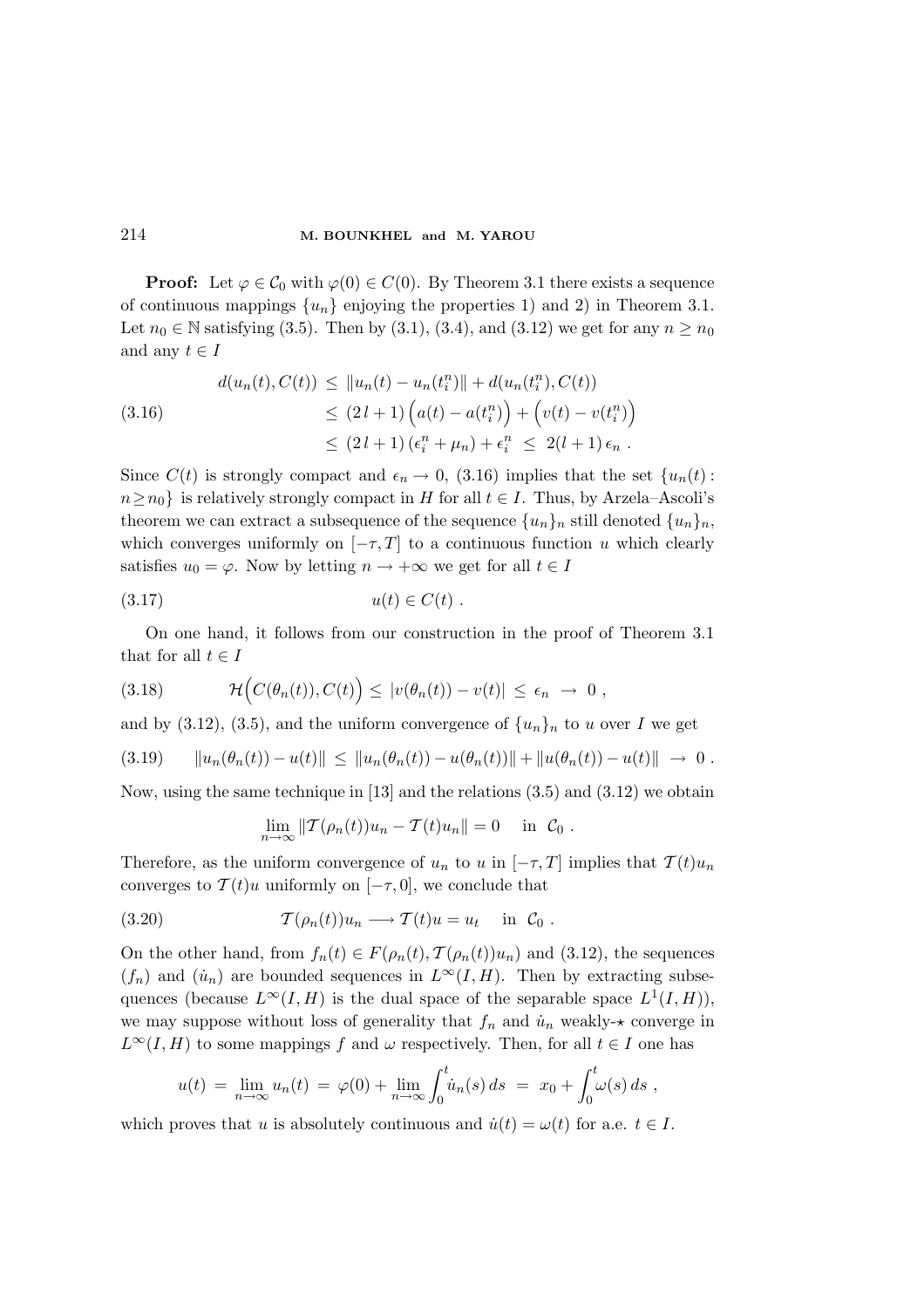Using now Mazur's lemma, we obtain:

$$
\dot{u}(t) - f(t) \in \bigcap_n \overline{\text{co}}\Big\{\dot{u}_k(t) - f_k(t): k \ge n\Big\}
$$
 a.e.  $t \in I$ .

Fix such t in I and any  $\xi$  in H, the last relation above yields

$$
\langle \dot{u}(t) - f(t), \xi \rangle \leq \inf_{n} \sup_{k \geq n} \langle \dot{u}_k(t) - f_k(t), \xi \rangle.
$$

By (3.13), (3.15), and Proposition 2.1 part (1) we have for a.e.  $t \in I$ 

 $\dot{u}_n(t) - f_n(t) \ \in \ -N \Big( C(\theta_n(t)); \ u_n(\theta_n(t)) \Big) \cap \delta(t) \mathbb{B} \ = \ -\delta(t) \, \partial d_{C(\theta_n(t))}(u_n(\theta_n(t))) \ ,$ where  $\delta(t) := (l+1)(\dot{v}(t)+1)$ . Hence, according to this last inclusion and proposition 2.2 we get

$$
\langle \dot{u}(t) - f(t), \xi \rangle \leq \delta(t) \limsup_{n} \sigma \left( -\partial d_{C(\theta_n(t))}(u_n(\theta_n(t))) ; \xi \right)
$$
  

$$
\leq \delta(t) \sigma \left( -\partial d_{C(t)}(u(t)) ; \xi \right)
$$

Since  $\partial d_{C(t)}(u(t))$  is closed convex, we obtain

$$
\dot{u}(t) - f(t) \in -\delta(t) \, \partial d_{C(t)}(u(t)) \subset -N_{C(t)}(u(t))
$$

and then

$$
\dot{u}(t) \in -N_{C(t)}(u(t)) + f(t)
$$

because  $u(t) \in C(t)$ . Finally, from (3.20) and the global upper semicontinuity of F and the convexity of its values and with the same techniques used above we can prove that

$$
f(t) \in F(t, \mathcal{T}(t)u) = F(t, u_t) \quad \text{a.e. } t \in I.
$$

Thus, the existence is proved. ■

Under different assumptions another existence result for (FOSPD) is also proved in the following theorem.

Theorem 3.3. Assume that the assumptions of Theorem 3.1 are satisfied. Assume also that  $F(t, \varphi) \subset \mathcal{K} \subset l\mathbb{B}$  for every  $(t, \varphi) \in I \times \mathcal{C}_0$ , where K is a strongly compact set in H. Then for every  $\varphi \in C_0$  with  $\varphi(0) \in C(0)$ , there exists a continuous mapping  $u: [-\tau, T] \to H$  such that u is absolutely continuous on I and satisfies:

$$
\begin{cases}\n\dot{u}(t) \in -N_{C(t)}(u(t)) + F(t, u_t) & \text{a.e. on } I; \\
u(t) \in C(t), & \forall t \in I; \\
u(s) = T(0) u(s) = \varphi(s), & \forall s \in [-\tau, 0];\n\end{cases}
$$
\n
$$
\|\dot{u}(t)\| \leq (l+1) \left(\dot{v}(t) + 1\right) \quad \text{a.e. on } I.
$$

and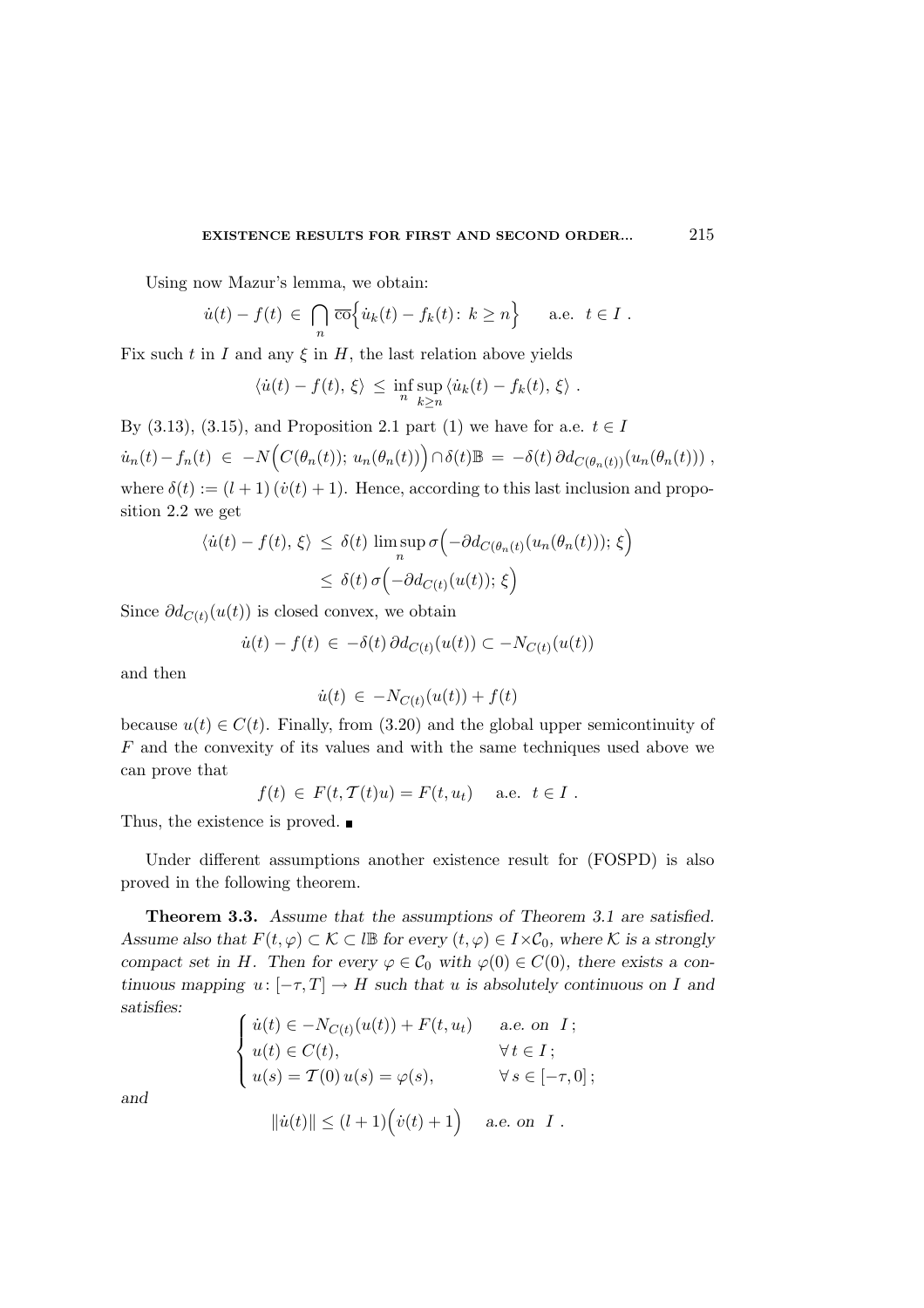**Proof:** Let  $\varphi \in C_0$  with  $\varphi(0) \in C(0)$ . By Theorem 3.1 there exists a sequence of continuous mappings  $\{u_n\}$  enjoying the properties 1) and 2) in Theorem 3.1. Let  $n_0 \in \mathbb{N}$  satisfying (3.5). Let us show that the sequence  $(u_n)_n$  satisfies the Cauchy property in the space of continuous mappings  $\mathcal{C}(I, H)$  endowed with the norm of uniform convergence. Fix  $m, n \in \mathbb{N}$  such that  $m \geq n \geq n_0$  and fix also  $t \in I$  with  $t \neq t_{m,i}$  for  $i = 0, ..., 2^m$  and  $t \neq t_{n,j}$  for  $j = 0, ..., 2^n$ . Observe by  $(3.2)$ , (3.4), and (3.12) that

$$
d_{C(\theta_n(t))}(u_m(t)) = d_{C(\theta_n(t))}(u_m(t)) - d_{C(\theta_m(t))}(u_m(\theta_m(t)))
$$
  
\n
$$
\leq v(\theta_n(t)) - v(\theta_m(t)) + ||u_m(\theta_m(t)) - u_m(t)||
$$
  
\n
$$
\leq \int_{\theta_m(t)}^{\theta_n(t)} \dot{v}(s) ds + (2l+1) \left[ \int_t^{\theta_m(t)} \dot{v}(s) ds + (\theta_m(t) - t) \right]
$$
  
\n
$$
\leq \epsilon_n + (2l+1) \epsilon_m
$$

and hence, by (3.5) we get  $d_{C(\theta_n(t))}(u_m(t)) < r$ . Set  $\delta(t) := (l+1) \dot{a}(t)$ . Then, (3.15), (3.21), and Proposition 2.1 part (3) entail

$$
\langle \dot{u}_n(t) - f_n(t), u_n(\theta_n(t)) - u_m(t) \rangle \le
$$
  
\n
$$
\leq \frac{2 \delta(t)}{r} ||u_n(\theta_n(t)) - u_m(t)||^2 + \delta(t) d_{C(\theta_n(t))}(u_m(t))
$$
  
\n
$$
\leq \frac{2 \delta(t)}{r} [||u_n(t) - u_m(t)|| + ||u_n(\theta_n(t)) - u_n(t)||]^2 + \delta(t) (\epsilon_n + (2l+1) \epsilon_m),
$$

and this yields by  $(3.4)$  and  $(3.12)$ 

$$
\langle \dot{u}_n(t) - f_n(t), u_n(\theta_n(t)) - u_m(t) \rangle \le
$$
  
(3.22) 
$$
\leq \frac{2 \delta(t)}{r} \Big[ ||u_n(t) - u_m(t)|| + (2l+1) \epsilon_n \Big]^2 + \delta(t) (2l+1) (\epsilon_n + \epsilon_m).
$$

Now, let us define  $g_n(t) := \int_0^t f_n(s) ds$  for all  $t \in I$ . Observe that for all  $t \in I$  the set  $\{g_n(t): n \geq n_0\}$  is contained in the strongly compact set TK and so it is relatively strongly compact in H. Then, as  $||f_n(t)|| \leq l$  a.e. on I, Arzela–Ascoli's theorem yields the relative strong compactness of the set  ${g_n : n \ge n_0}$  with respect to the uniform convergence in  $C(I, H)$  and so we may assume without loss of generality that  $(q_n)$  converges uniformly to some mapping q. Also, we may suppose that  $(f_n)$  weakly converges in  $L^1(I, H)$  to some mapping f. Then, for all  $t \in I$ ,

$$
g(t) = \lim_{n} g_n(t) = \lim_{n} \int_0^t f_n(s) \, ds = \int_0^t f(s) \, ds,
$$

which gives that g is absolutely continuous and  $\dot{g} = f$  a.e. on I.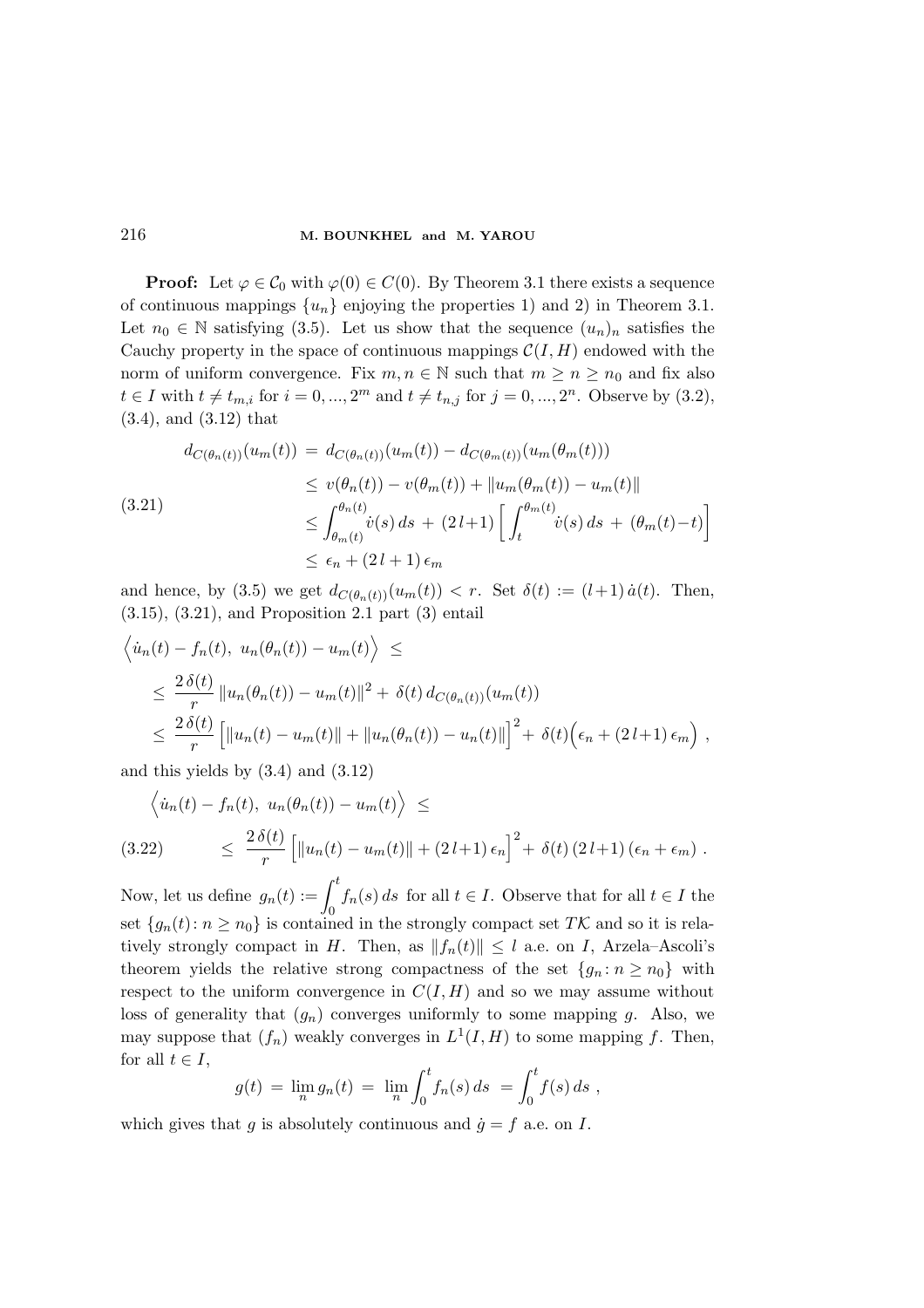Put now  $w_n(t) := u_n(t) - g_n(t)$  for all  $n \geq n_0$  and all  $t \in I$  and put  $\eta_n :=$ max $\{\epsilon_n, \|g_n - g\|_{\infty}\}$ . Then by (3.13) and (3.22) one gets

$$
\langle \dot{w}_n(t), w_n(\theta_n(t)) - w_m(t) \rangle =
$$
  
\n
$$
= \langle \dot{w}_n(t), u_n(\theta_n(t)) - u_m(t) \rangle + \langle \dot{w}_n(t), g_n(\theta_n(t)) - g_m(t) \rangle
$$
  
\n
$$
\leq \frac{2 \delta(t)}{r} \left[ ||w_n(t) - w_m(t)|| + ||g_n(t) - g_m(t)|| + (2l+1) \epsilon_n \right]^2
$$
  
\n
$$
+ \delta(t) (2l+1) (\epsilon_n + \epsilon_m) + \delta(t) ||g_n(\theta_n(t)) - g_m(t)||
$$
  
\n
$$
\leq \frac{2 \delta(t)}{r} \left[ ||w_n(t) - w_m(t)|| + (\eta_n + \eta_m) + (2l+1) \eta_n \right]^2
$$
  
\n
$$
+ 2 \delta(t) (2l+1) (\eta_n + \eta_m).
$$

This last inequality ensures by (3.13)

$$
\left\langle \dot{w}_n(t), w_n(t) - w_m(t) \right\rangle \le \left\langle \dot{w}_n(t), w_n(t) - w_n(\theta_n(t)) \right\rangle + 2 \delta(t) (2l+1) (\eta_n + \eta_m)
$$

$$
+ \frac{2 \delta(t)}{r} \left[ \left\| w_n(t) - w_m(t) \right\| + (\eta_n + \eta_m) + (2l+1) \eta_n \right]^2
$$

$$
\le 4 \delta(t) (2l+1) (\eta_n + \eta_m)
$$

$$
+ \frac{2 \delta(t)}{r} \left[ \left\| w_n(t) - w_m(t) \right\| + (\eta_n + \eta_m) + (2l+1) \eta_n \right]^2.
$$

In the same way, we also have

d

 $\mathbf{E}$ 

$$
\langle \dot{w}_m(t), w_m(t) - w_n(t) \rangle \le 4 \delta(t) (2 l + 1) (\eta_n + \eta_m)
$$
  
+ 
$$
\frac{2 \delta(t)}{r} \left[ ||w_n(t) - w_m(t)|| + (\eta_n + \eta_m) + (2 l + 1) \eta_m \right]^2.
$$

It then follows from both last inequalities that we have for some positive constant  $\alpha$  independent of m, n and t (note that  $||w_n(t)|| \leq lT + ||\varphi(0)|| + \int_0^T \dot{v}(s) ds$ )

$$
2\left\langle \dot{w}_m(t)-\dot{w}_n(t), w_m(t)-w_n(t)\right\rangle \leq \alpha \delta(t) \left(\eta_n+\eta_m\right)+8 \frac{\delta(t)}{r} \|w_m(t)-w_n(t)\|^2,
$$

and so, for some positive constants  $\beta$  and  $\gamma$  independent of m, n and t

$$
\frac{d}{dt} \left( \Vert w_m(t) - w_n(t) \Vert^2 \right) \leq \beta \dot{a}(t) \Vert w_m(t) - w_n(t) \Vert^2 + \gamma \dot{a}(t) \left( \eta_n + \eta_m \right).
$$

As  $||w_m(0) - w_n(0)||^2 = 0$ , the Gronwall inequality yields for all  $t \in I$ 

$$
||w_m(t) - w_n(t)||^2 \le \gamma(\eta_n + \eta_m) \int_0^t \left[ \dot{a}(s) \exp\left(\beta \int_s^t \dot{a}(u) \, du\right) \right] ds
$$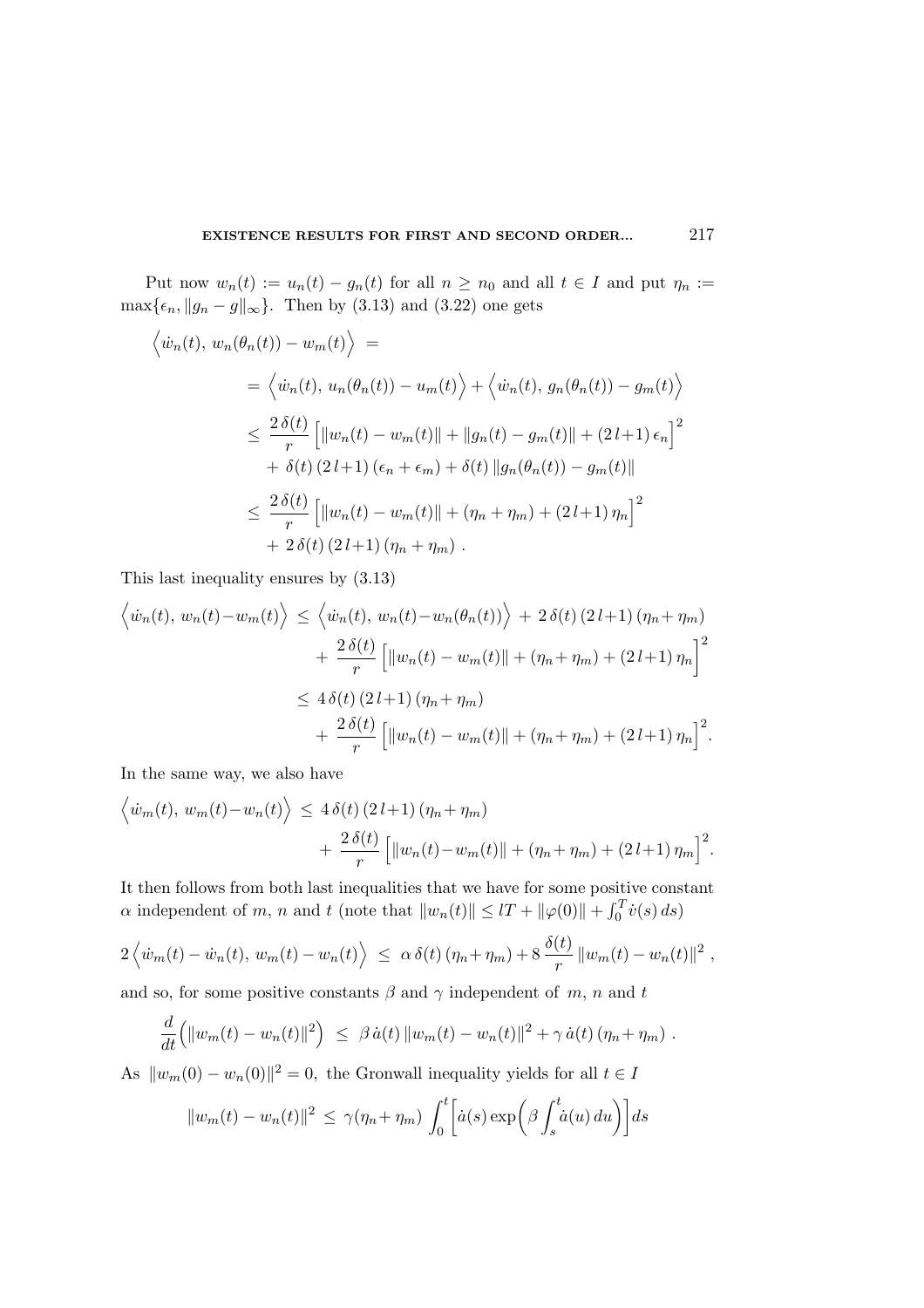and hence for some positive constant K independent of  $m$ ,  $n$  and  $t$  we have

$$
||w_m(t) - w_n(t)||^2 \le K(\eta_n + \eta_m) .
$$

The Cauchy property in  $\mathcal{C}(I, H)$  of the sequence  $(w_n)_n = (u_n - g_n)_n$  is thus established and hence this sequence converges uniformly to some mapping  $w$ . Therefore the sequence  $(u_n)_n$  constructed in Theorem 3.1 converges uniformly to  $u := w + g$ . Following the same arguments in the proof of Theorem 3.2 we prove the conclusion of the theorem, i.e., the limit mapping u is continuous on  $[-\tau, T]$ and absolutely continuous on  $I$  and satisfies

$$
\begin{cases}\n\dot{u}(t) \in -N_{C(t)}(u(t)) + F(t, u_t) & \text{a.e. on } I; \\
u(t) \in C(t), & \forall t \in I; \\
u(s) = T(0) u(s) = \varphi(s), & \forall s \in [-\tau, 0];\n\end{cases}
$$

and

$$
\|\dot{u}(t)\| \le (l+1)(\dot{v}(t)+1) \quad \text{a.e. on } I \ . \blacksquare
$$

Remark 3.1. Our results in this section generalizes many results given in [13, 15, 24]. Theorem 3.2 extends the one given in [13] to the case of absolutely continuous set-valued mappings with nonconvex values, and Theorem 3.3 extends Theorem 3.1 in [24] and Theorem 2.1 in [15] given only in the finite dimensional setting. Note that the proof here is completely different of those given in [15, 24] and it allows us to obtain the result in the infinite dimensional setting. It is interesting to point out that our assumptions on  $F$  are different to those supposed in Theorem 2.1 in [15]. They supposed that  $F$  has compact values and satisfies the linear growth condition and in our Theorem 3.3,  $F$  is supposed to be contained in a compact set. In a forthcoming paper, we extend our results to the case when F satisfies some linear growth condition.  $\square$ 

We end this section with a uniqueness result. We need first the following lemma. Its proof follows directly from the third part of Proposition 2.1.

**Lemma 3.1.** Let  $r \in [0, +\infty]$  and let S be a uniformly r-prox-regular subset of H. Then for any  $x_1, x_2 \in S$  and any  $\xi_i \in \partial dg(x_i)$   $(i = 1, 2)$ , one has

$$
\langle \xi_1 - \xi_2, x_1 - x_2 \rangle \ge -\frac{4}{r} ||x_1 - x_2||^2
$$
.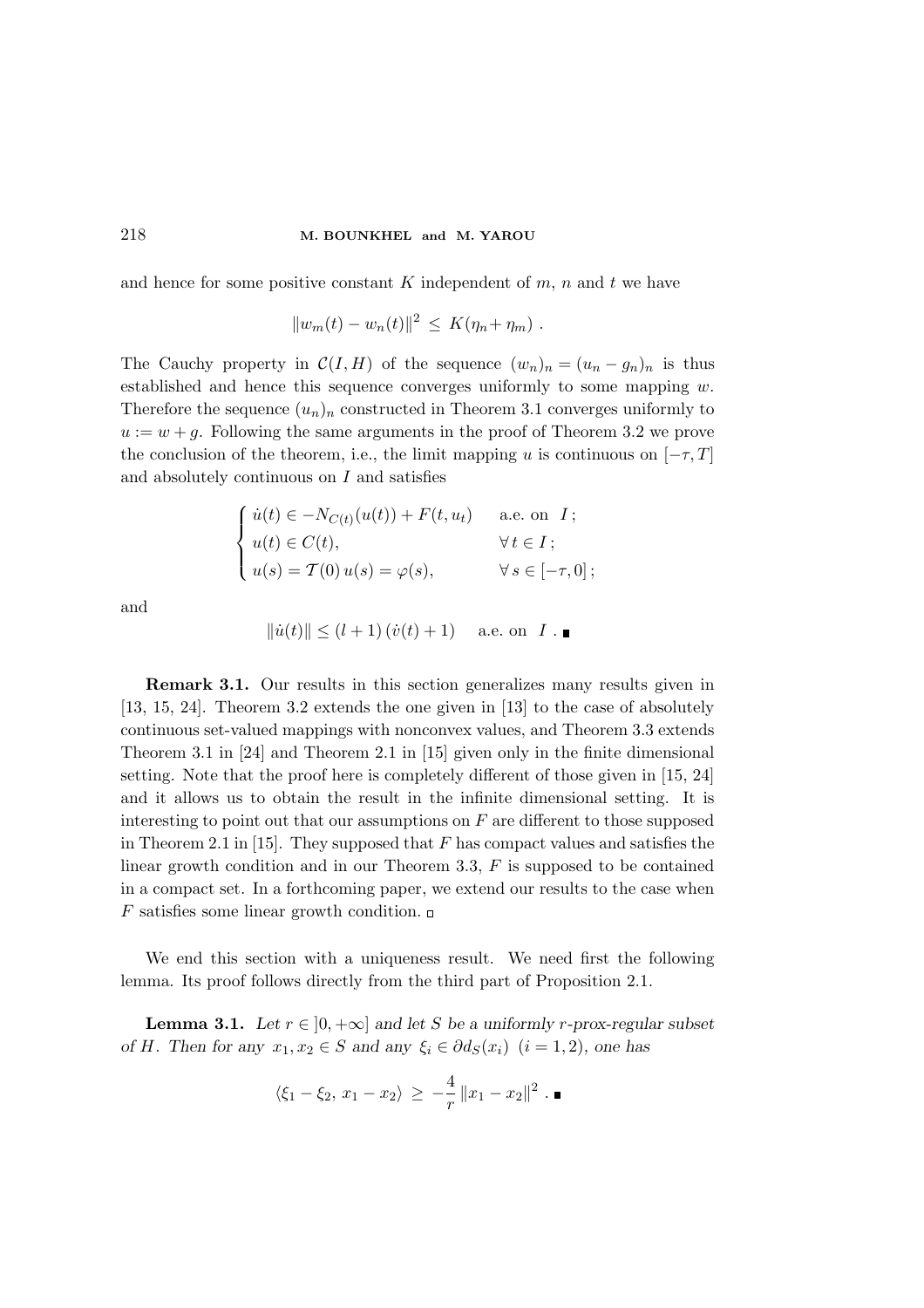Theorem 3.4. Under the hypothesis of either Theorem 3.2 or Theorem 3.3 and if in addition, there exist a positive function  $g \in L^1(I, \mathbb{R})$  satisfying:

- 1)  $g(t) \leq \frac{4}{t}$  $\frac{1}{r}(l+1)(\dot{v}(t)+2)$ , for a.e.  $t \in I$ ,
- 2)  $\forall t \in I, \ \forall x_1, x_2 \in \mathcal{C}_T, \ \forall y_i \in F(t, \mathcal{T}(t)x_i), i = 1, 2$  one has

$$
\langle y_1(t) - y_2(t), x_1(t) - x_2(t) \rangle \ge g(t) ||x_1(t) - x_2(t)||^2
$$
,

then (FOSPD) has a unique solution.

**Proof:** Let  $u_0, u_1$  be two solutions of (FOSPD) with the initial values  $\varphi_1, \varphi_2$ in  $C_0$  with  $\varphi_i(0) \in C(0)$   $(i = 1, 2)$ , i.e., for  $i = 1, 2$ , one has

$$
\begin{cases}\n\dot{u}_i(t) \in -N_{C(t)}(u_i(t)) + f_i(t), & \text{a.e. } t \in I, \\
f_i(t) \in F(t, T(t)u_i), & \text{a.e. } t \in I, \\
u_i(t) \in C(t), & \text{for all } t \in I, \\
u_i = \varphi_i, & \text{on } [-\tau, 0],\n\end{cases}
$$

with

$$
\|\dot{u}_i(t)\| \le (l+1) \, (\dot{v}(t) + 1), \quad \text{a.e. } t \in I.
$$

As for  $i = 1, 2$  and for a.e.  $t \in I$ , one has  $||f_i(t)|| \leq l$ , then one gets

$$
-\dot{u}_i(t) + f_i(t) \in N_{C(t)}(u_i(t)) \cap (l+1) (\dot{v}(t) + 2) \mathbb{B} \quad \text{a.e. } t \in I.
$$

This ensures by Proposition 2.1–(1) that for  $i = 1, 2$  and for a.e.  $t \in I$ 

$$
- \dot{u}_i(t) + f_i(t) \in (l+1) (\dot{v}(t) + 2) \partial d_{C(t)}(u_i(t)) .
$$

Using the previous lemma one obtains for a.e.  $t \in I$ 

$$
\left\langle -\left(\dot{u}_1(t)-\dot{u}_2(t)\right)+\left(f_1(t)-f_2(t)\right), u_1(t)-u_2(t)\right\rangle \geq \frac{4}{r} \left(1+1\right) \left(\dot{v}(t)+2\right) \|u_1(t)-u_2(t)\|^2.
$$

Now by the second hypothesis of the theorem, one has

$$
\langle f_1(t) - f_2(t), u_1(t) - u_2(t) \rangle \ge g(t) ||u_1(t) - u_2(t)||^2
$$
.

Additionning the two last inequalities one gets

$$
-\langle \dot{u}_1(t) - \dot{u}_2(t), u_1(t) - u_2(t) \rangle \geq \left[ g(t) - \frac{4}{r} (l+1) (\dot{v}(t) + 2) \right] ||u_1(t) - u_2(t)||^2,
$$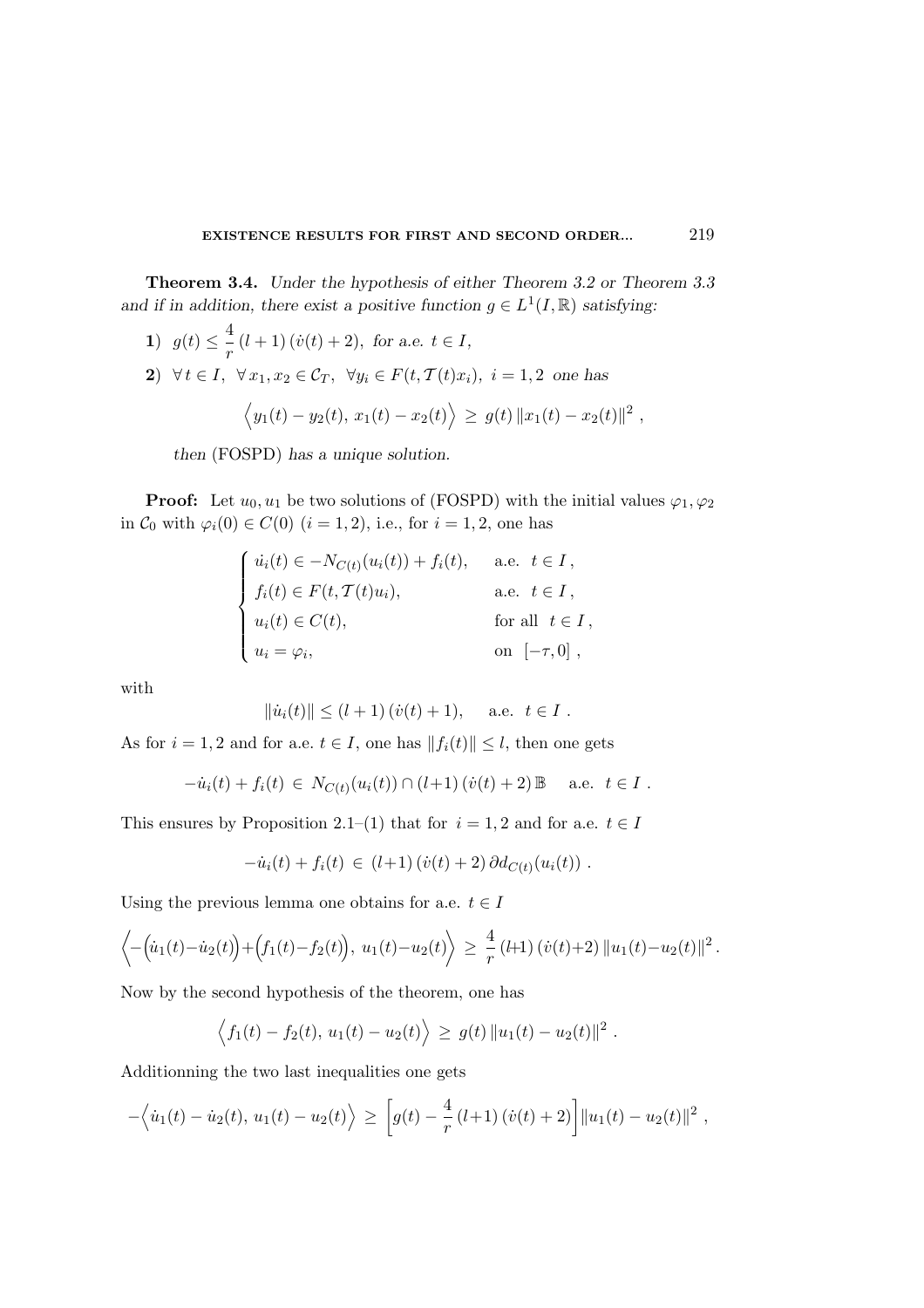which can be rewritten as

$$
\frac{d}{dt}\left(\frac{1}{2}\|u_1(t)-u_2(t)\|^2\right)\,\leq\,\alpha(t)\,\|u_1(t)-u_2(t)\|^2\;,
$$

with  $\alpha(t) = \left| \frac{4}{r} (l+1)(\dot{v}(t) + 2) - g(t) \right| \ge 0$  a.e. on *I*. This ensures by Gronwall inequality that for a.e.  $t \in I$ 

$$
||u_1(t) - u_2(t)||^2 \le ||u_1(0) - u_2(0)||^2 \exp \left[ 2 \int_0^t \alpha(s) \, ds \right].
$$

Hence, if  $u_1$  and  $u_2$  are two solutions of (FOSPD) with the same initial value  $\varphi_1 = \varphi_2 \in \mathcal{C}(0)$ , we get  $u_1 = u_2$  on  $[-\tau, 0]$  and  $u_1(0) = u_2(0) \in C(0)$ . Therefore, by the last inequality we obtain  $u_1 = u_2$  on  $[0, T]$  and so  $u_1 = u_2$  on  $[-\tau, T]$ . Thus the uniqueness is established.

# 4 – Second Order Perturbed Sweeping Process with delay

In all this section we let  $r \in [0,\infty], x_0 \in H$ ,  $u_0 \in K(x_0), V_0$  be an open neighborhood of  $x_0$  in H, and  $\zeta > 0$  such that  $x_0 + \zeta \mathcal{B} \subset \mathcal{V}_0$ , and let  $K: cl(\mathcal{V}_0) \to H$  be a Lipschitz set-valued mapping with ratio  $\lambda > 0$  taking nonempty closed uniformly  $r$ -prox-regular values in  $H$ .

First we state the following result used in our main proofs. It is a direct consequence of Theorem 3.1 in [4] by taking  $G(t, x, u) = \{0\}.$ 

Theorem 4.1. Assume that:

- (i)  $\forall x \in cl(\mathcal{V}_0)$ ,  $K(x) \subset \mathcal{K}_1 \subset l\mathbb{B}$ ,  $\mathcal{K}_1$  is a convex compact set in H, and  $l > 0$ :
- (ii) F:  $[0, \infty[ \times H \times H \to H]$  is scalarily upper semi-continuous on  $[0, \frac{\zeta}{l}]$  $\frac{Q}{l}$   $\times$  gph $(K)$ with nonempty convex weakly compact values;
- (iii)  $F(t, x, u) \subset \varrho(1 + ||x|| + ||u||) \mathbb{B}, \forall (t, x, u) \in [0, \frac{\zeta}{t}]$  $\frac{S}{l}$  |  $\times$  gph( $K$ ).

Then, for any  $T \in ]0, \frac{\zeta}{l}$  $\frac{1}{l}$ , there exists a Lipschitz mapping  $x: I = [0, T] \rightarrow cl(\mathcal{V}_0)$ such that:

$$
\begin{cases}\n\ddot{x}(t) \in -N_{K(x(t))}(\dot{x}(t)) + F(t, x(t), \dot{x}(t)), & \text{a.e. on } I; \\
\dot{x}(t) \in K(x(t)), & \forall t \in I; \\
x(0) = x_0, & \dot{x}(0) = u_0,\n\end{cases}
$$

with  $\|\dot{x}(t)\| \leq l$ ,  $\|\ddot{x}(t)\| \leq l\lambda + 2(1 + \alpha + l) \varrho$  a.e. on I.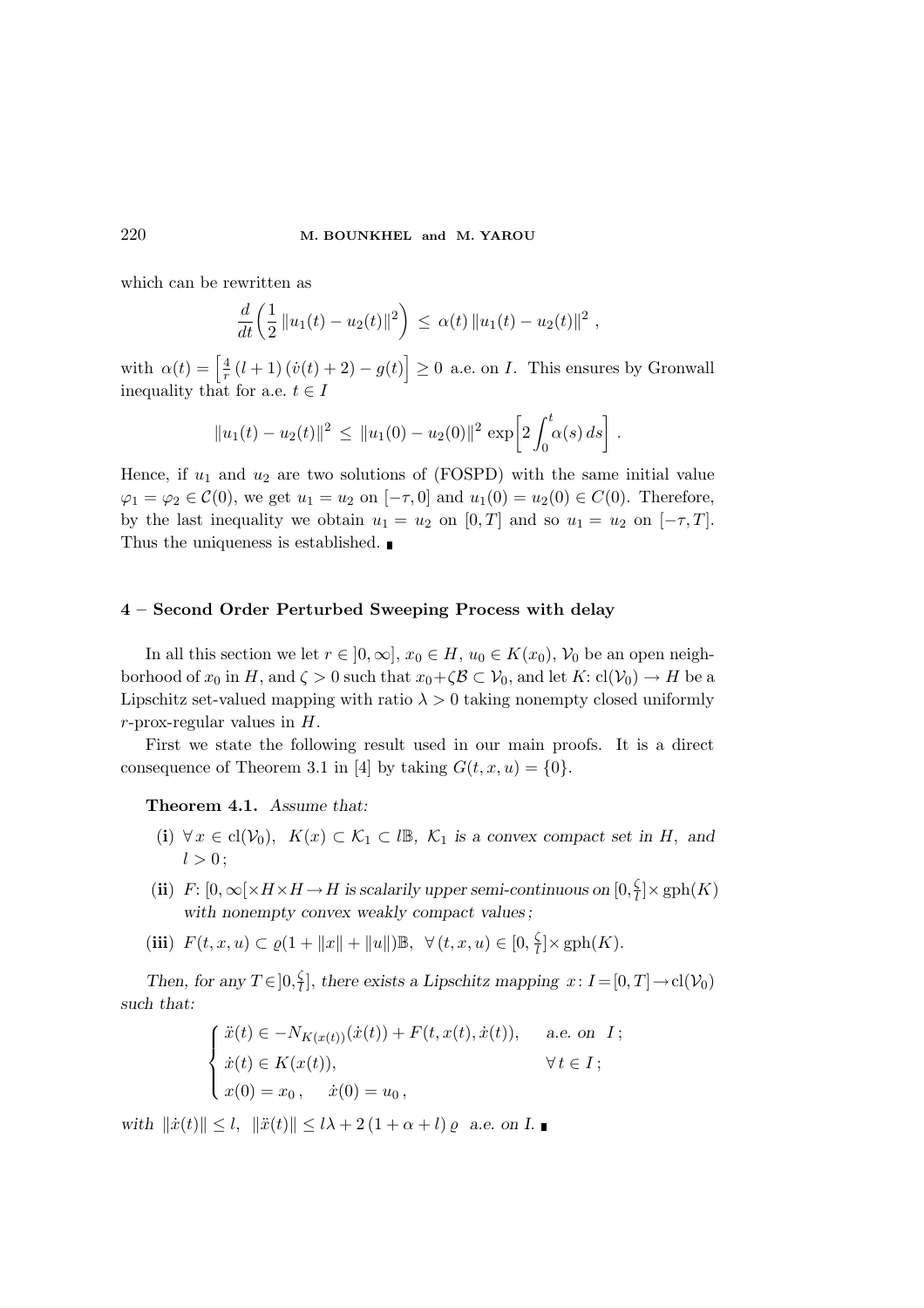**Remark 4.1.** We point out that the solution mapping x obtained in Theorem 4.1 is differentiable everywhere on  $I$ .

Now let us state the existence result for the second order perturbed sweeping process with delay (SOSPD).

Theorem 4.2. Assume that (i) and the following conditions hold:

- (ii)' F:  $[0, +\infty[\times C_0 \times C_0 \Rightarrow H]$  is scalarily upper semi-continuous on  $[0, \frac{\zeta}{l}]$  $\frac{1}{l}$   $\times$  C<sub>0</sub> $\times$  C<sub>0</sub>, taking convex weakly compact values in H, and
- (iii)'  $F(t, \varphi, \phi) \subset \varrho(1 + ||\varphi(0)|| + ||\phi(0)||) \mathbb{B}, \ \forall (t, \varphi, \phi) \in [0, \frac{\zeta}{t}]$  $\frac{1}{l}$   $\times$  C<sub>0</sub>  $\times$  C<sub>0</sub>.

Then for every  $T \in \left]0, \frac{\zeta}{l}\right]$  $\mathbb{E}_{l}^{[n]}$  and for every  $\phi \in \mathcal{C}_{0}$  verifying  $\phi(0) = u_{0}$ , there exists a Lipschitz mapping  $x: [0, T] \to cl(\mathcal{V}_0)$  such that:

$$
\begin{cases}\n\ddot{x}(t) \in -N_{K(x(t))}(\dot{x}(t)) + F(t, \mathcal{T}(t)x, \mathcal{T}(t)\dot{x}), & \text{a.e. on } [0, T]; \\
\dot{x}(t) \in K(x(t)), & \forall t \in [0, T]; \\
\mathcal{T}(0)x = \varphi \text{ and } \mathcal{T}(0)\dot{x} = \phi & \text{on } [-\tau, 0],\n\end{cases}
$$

with  $\varphi(t) = x_0 + \int_0^t$ 0  $\phi(s) ds$ , for all  $t \in [-\tau, 0]$ , and  $\|\dot{x}(t)\| \leq l$  and  $\|\ddot{x}(t)\| \leq$  $l\lambda + 2(1 + \alpha + l) \varrho$  a.e. on [0, T].

**Proof:** Without loss of generality, we may take  $T = 1$ . Let  $\phi \in C_0$  satisfying  $\phi(0) = u_0$ , and put  $\varphi(t) := x_0 + \int_0^t$  $\int_{0}^{\infty} \phi(s) ds$  for all  $t \in [-\tau, 0]$ . Let  $(\mathcal{P}_n)$  be a subdivision of [0, 1] defined by the points:  $t_i^n := \frac{i}{n}$   $(i = 0, 1, ..., n)$ . For every  $(t, x, u) \in$  $[-\tau,t_1^n]\times\text{gph}(K)$ , we define  $f_0^n: [-\tau,t_1^n]\times\text{cl}(\mathcal{V}_0)\to H$  and  $g_0^n: [-\tau,t_1^n]\times K(\text{cl}(\mathcal{V}_0))\to H$ by

$$
f_0^n(t,x) = \begin{cases} \varphi(t), & t \in [-\tau,0], \\ \varphi(0) + n t(x - \varphi(0)), & t \in [0,t_1^n], \end{cases}
$$

and

$$
g_0^n(t, u) = \begin{cases} \phi(t), & t \in [-\tau, 0], \\ \phi(0) + n t(u - \phi(0)), & t \in [0, t_1^n]. \end{cases}
$$

We have  $f_0^n(\frac{1}{n},x) = x$  and  $g_0^n(\frac{1}{n},u) = u$  for all  $(x,u) \in \text{gph}(K)$ . Observe that the mapping  $(x, u) \mapsto (T(t_1^n) f_0^n(\cdot, x), T(t_1^n) g_0^n(\cdot, u))$  from  $gph(K)$  to  $C_0 \times C_0$  is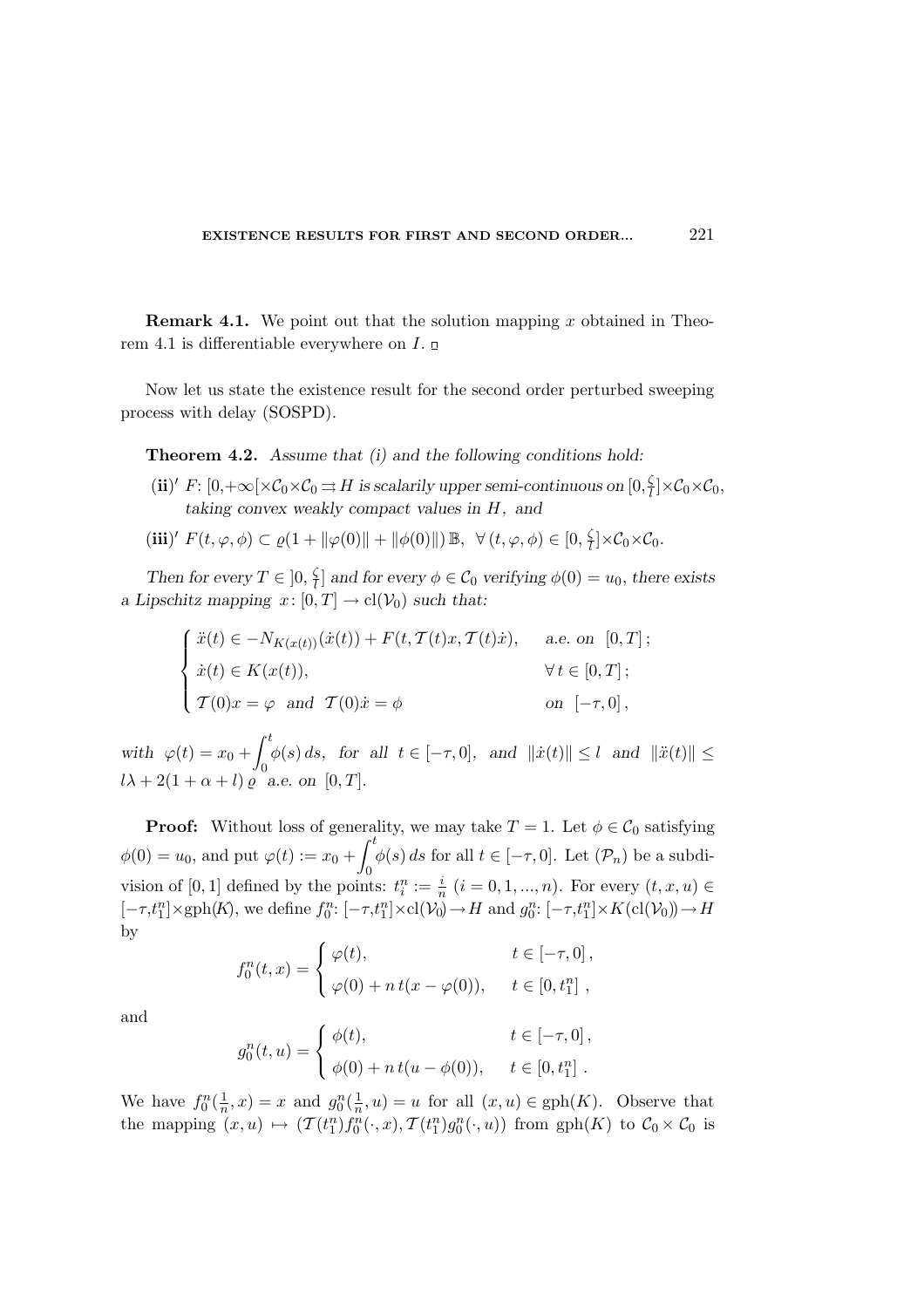nonexpansive. Indeed, we have for all  $(x, y) \in H \times H$ 

$$
\left\| T\left(\frac{1}{n}\right) f_0^n(\cdot, x) - T\left(\frac{1}{n}\right) f_0^n(\cdot, y) \right\|_{\mathcal{C}_0} = \sup_{s \in [-\tau, 0]} \left\| f_0^n\left(s + \frac{1}{n}, x\right) - f_0^n\left(s + \frac{1}{n}, y\right) \right\|
$$
  
\n
$$
= \sup_{s \in [-\tau + \frac{1}{n}, \frac{1}{n}]} \left\| f_0^n(s, x) - f_0^n(s, y) \right\|
$$
  
\n
$$
= \sup_{0 \le s \le \frac{1}{n}} \left\| n \, s(x - \varphi(0)) - n \, s(y - \varphi(0)) \right\|
$$
  
\n
$$
= \sup_{0 \le s \le \frac{1}{n}} \left\| n \, s(x - y) \right\|
$$
  
\n
$$
= \left\| x - y \right\|.
$$

In the same way, we get for all  $(u, v) \in H \times H$ 

$$
\left\| \mathcal{T}\left(\frac{1}{n}\right) g_0^n(\cdot, u) - \mathcal{T}\left(\frac{1}{n}\right) g_0^n(\cdot, v) \right\|_{\mathcal{C}_0} = \left\| u - v \right\|.
$$

Hence the mapping  $(x, u) \mapsto (T(t_1^n) f_0^n(\cdot, x), T(t_1^n) g_0^n(\cdot, u))$  from  $gph(K)$  to  $C_0 \times C_0$ is nonexpansive and so the set-valued mapping  $F_0^n: [0, \frac{1}{n}] \times \text{gph}(K) \rightrightarrows H$  defined by:  $F_0^n(t, x, u) = F(t, \mathcal{T}(\frac{1}{n}) f_0^n(\cdot, x), \mathcal{T}(\frac{1}{n}) g_0^n(\cdot, u))$  is scalarily upper semi-continuous on  $[0, \frac{1}{n}] \times \text{gph}(K)$  because F is also scalarily upper semi-continuous on  $[0, \frac{1}{n}] \times$  $C_0 \times C_0$ , with nonempty convex weakly compact values in H and satisfies

$$
F_0^n(t,x,u) = F\left(t, \mathcal{T}\left(\frac{1}{n}\right) f_0^n(\cdot,x), \mathcal{T}\left(\frac{1}{n}\right) g_0^n(\cdot,u)\right) \subset \varrho\left(1 + \|x\| + \|u\|\right),
$$

for all  $(t, x, u) \in [0, \frac{1}{n}] \times \text{gph}(K)$  because  $\mathcal{T}(\frac{1}{n}) f_0^n(0, x) = x$  and  $\mathcal{T}(\frac{1}{n}) g_0^n(0, u) = u$ . Hence  $F_0^n$  verifies conditions of Theorem 4.1 [4], provides a Lipschitz differentiable solution  $y_0^n: [0, \frac{1}{n}] \to \text{cl}(\mathcal{V}_0)$  to the problem

$$
\begin{cases}\n\ddot{y}_0^n(t) \in -N_{K(y_0^n(t))}(\dot{y}_0^n(t)) + F\left(t, \mathcal{T}\left(\frac{1}{n}\right)f_0^n(\cdot, y_0^n(t)), \mathcal{T}\left(\frac{1}{n}\right)f_1^n(\cdot, \dot{y}_0^n(t))\right), \\
\dot{y}_0^n(t) \in K(y_0^n(t)), & \forall t \in \left[0, \frac{1}{n}\right]; \\
y_0^n(0) = x_0 = \varphi(0), \quad \dot{y}_0^n(0) = u_0 = \phi(0).\n\end{cases}
$$

Further we have  $||\dot{y}_0^n(t)|| \le l$  and  $||\ddot{y}_0^n(t)|| \le l\lambda + 2(1+\alpha+l)\varrho$ .

Set

$$
y_n(t) = \begin{cases} \varphi(t), & \forall t \in [-\tau, 0], \\ y_0^n(t), & \forall t \in \left[0, \frac{1}{n}\right]. \end{cases}
$$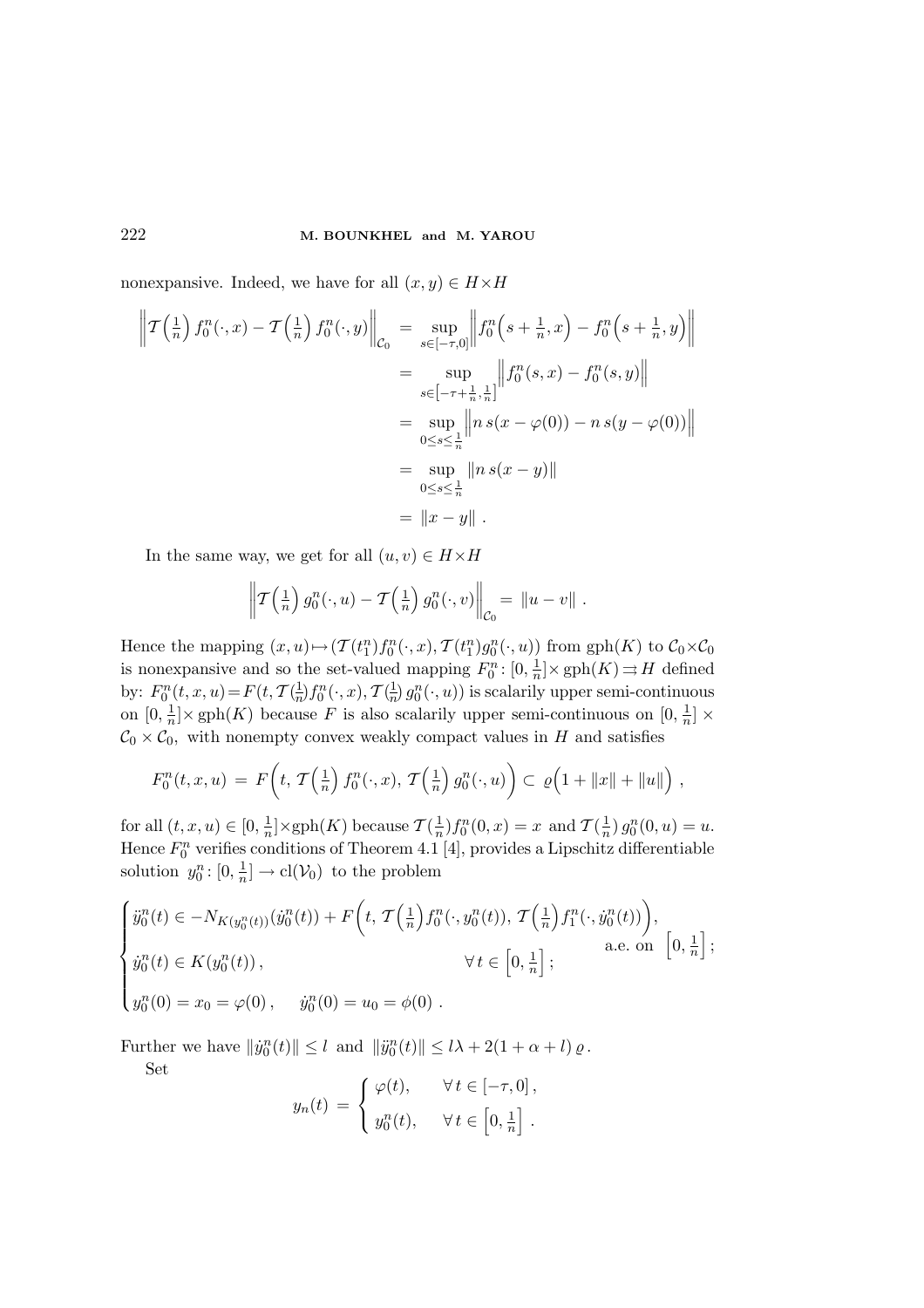### EXISTENCE RESULTS FOR FIRST AND SECOND ORDER... 223

Then,  $y_n$  is well defined on  $[-\tau, \frac{1}{n}]$ , with  $y_n = \varphi$  on  $[-\tau, 0]$  and

$$
\dot{y}_n(t) = \begin{cases} \phi(t) & \forall t \in [-\tau, 0], \\ \dot{y}_0^n(t) & \forall t \in \left]0, \frac{1}{n}\right[, \end{cases}
$$

and

$$
\begin{cases}\n\ddot{y}_n(t) \in -N_{K(y_n(t))}(\dot{y}_n(t)) + F\left(t, \mathcal{T}\left(\frac{1}{n}\right)f_0^n(\cdot, y_n(t)), \mathcal{T}\left(\frac{1}{n}\right)g_0^n(\cdot, \dot{y}_n(t))\right), \\
\dot{y}_n(t) \in K(y_n(t)), & \forall t \in \left[0, \frac{1}{n}\right];\n\end{cases}
$$
\na.e. on  $\left[0, \frac{1}{n}\right]$ ;\n
$$
y_n(0) = x_0 = \varphi(0), \quad \dot{y}_n(0) = u_0,
$$

with  $||\dot{y}_n(t)|| \le l$  and  $||\ddot{y}_n(t)|| \le l\lambda + 2(1 + \alpha + l) \varrho$  a.e.  $t \in [0, \frac{1}{n}].$ 

Suppose that  $y_n$  is defined on  $[-\tau, \frac{k}{n}]$  $\frac{k}{n}$ ]  $(k \ge 1)$  with  $y_n = \varphi$  on  $[-\tau, 0]$  and satisfies:

$$
y_n(t) = \begin{cases} y_0^n(t) = x_0 + \int_0^t \dot{y}_n(s) ds & \forall t \in \left[0, \frac{1}{n}\right], \\ y_1^n(t) := y_n\left(\frac{1}{n}\right) + \int_{\frac{1}{n}}^t \dot{y}_n(s) ds & \forall t \in \left[\frac{1}{n}, \frac{2}{n}\right], \\ \dots \\ y_{k-1}^n(t) := y_n\left(\frac{k-1}{n}\right) + \int_{\frac{k-1}{n}}^t \dot{y}_n(s) ds & \forall t \in \left[\frac{k-1}{n}, \frac{k}{n}\right], \end{cases}
$$

and  $y_n$  is a Lipschitz solution of

$$
\begin{cases}\n y_n(t) = y_{k-1}^n(t) := y_n\left(\frac{k-1}{n}\right) + \int_{\frac{k-1}{n}}^t \dot{y}_n(s) ds & \forall t \in \left[\frac{k-1}{n}, \frac{k}{n}\right], \\
 \ddot{y}_n(t) \in -N_{K(y_n(t))}(\dot{y}_n(t)) + F\left(t, \mathcal{T}\left(\frac{k}{n}\right)f_{k-1}^n(\cdot, y_n(t)), \mathcal{T}\left(\frac{k}{n}\right)g_{k-1}^n(\cdot, \dot{y}_n(t))\right), \\
 \dot{y}_n(t) \in K(y_n(t)), & \forall t \in \left[\frac{k-1}{n}, \frac{k}{n}\right],\n\end{cases}\n\text{a.e. }\n\begin{bmatrix}\n\frac{k-1}{n}, \frac{k}{n}\n\end{bmatrix},
$$

where  $f_{k-1}^n$  and  $g_{k-1}^n$  are defined for any  $(x, u) \in \text{gph}(K)$  as follows

$$
f_{k-1}^n(t,x) = \begin{cases} y_n(t), & t \in \left[-\tau, \frac{k-1}{n}\right], \\ y_n\left(\frac{k-1}{n}\right) + n\left(t - \frac{k-1}{n}\right)\left(x - y_n\left(\frac{k-1}{n}\right)\right), & t \in \left[\frac{k-1}{n}, \frac{k}{n}\right], \end{cases}
$$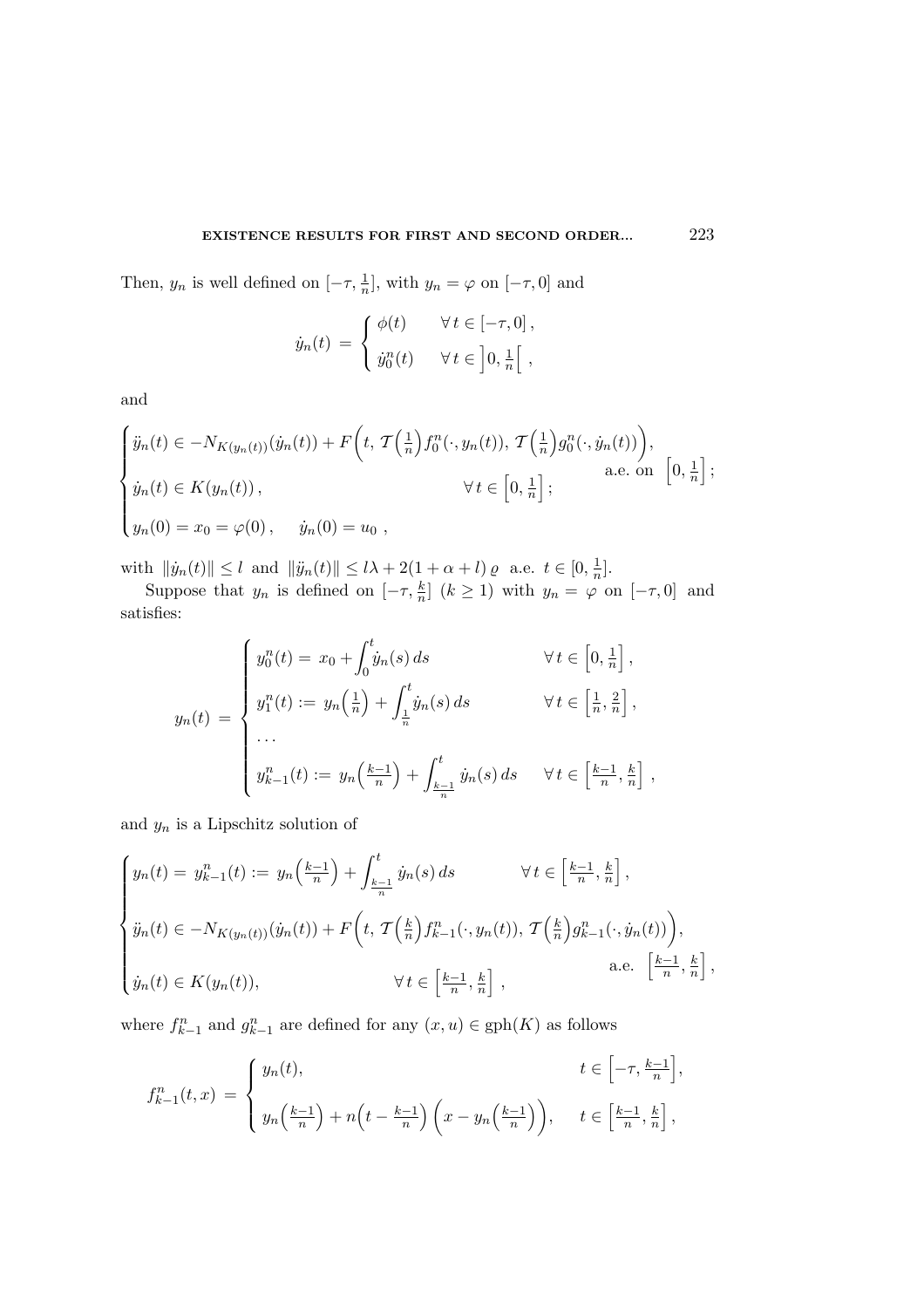and

$$
g_{k-1}^n(t, u) = \begin{cases} \dot{y}_n(t), & t \in \left[-\tau, \frac{k-1}{n}\right], \\ \dot{y}_n\left(\frac{k-1}{n}\right) + n\left(t - \frac{k-1}{n}\right)\left(u - \dot{y}_n\left(\frac{k-1}{n}\right)\right), & t \in \left[\frac{k-1}{n}, \frac{k}{n}\right]. \end{cases}
$$

Similarly we can define  $f_k^n, g_k^n : [-\tau, \frac{k+1}{n}] \times H \to H$  as

$$
f_k^n(t,x) = \begin{cases} y_n(t), & t \in \left[-\tau, \frac{k}{n}\right], \\ y_n\left(\frac{k}{n}\right) + n\left(t - \frac{k}{n}\right)\left(x - y_n\left(\frac{k}{n}\right)\right), & t \in \left[\frac{k}{n}, \frac{k+1}{n}\right], \end{cases}
$$

and

$$
g_k^n(t, u) = \begin{cases} \dot{y}_n(t), & t \in \left[-\tau, \frac{k}{n}\right], \\ \dot{y}_n\left(\frac{k}{n}\right) + n\left(t - \frac{k}{n}\right)\left(u - \dot{y}_n\left(\frac{k}{n}\right)\right), & t \in \left[\frac{k}{n}, \frac{k+1}{n}\right], \end{cases}
$$

for any  $(x, u) \in \text{gph}(K)$ . Note that  $\mathcal{T}(\frac{k+1}{n}) f_k^n(0, x) = f_k^n(\frac{k+1}{n}, x) = x$  and  $T(\frac{k+1}{n}) g_k^n(0, u) = g_k^n(\frac{k+1}{n}, u) = u$ , for all  $(x, u) \in gph(K)$ .

Note also that, for all  $(x, u), (y, v) \in \text{gph}(K)$ , we have

$$
\left\| \mathcal{T}\left(\frac{k+1}{n}\right) f_k^n(\cdot, x) - \mathcal{T}\left(\frac{k+1}{n}\right) f_k^n(\cdot, y) \right\|_{\mathcal{C}_0} = \sup_{s \in [-\tau, 0]} \left\| f_k^n\left(s + \frac{k+1}{n}, x\right) - f_k^n\left(s + \frac{k+1}{n}, y\right) \right\|
$$
  
= 
$$
\sup_{s \in [-\tau + \frac{k+1}{n}, \frac{k+1}{n}]} \left\| f_k^n(s, x) - f_k^n(s, y) \right\|,
$$
  
and

 $\epsilon$ 

$$
\left\| T\left(\frac{k+1}{n}\right) g_k^n(\cdot, u) - T\left(\frac{k+1}{n}\right) g_k^n(\cdot, v) \right\|_{\mathcal{C}_0} = \sup_{s \in [-\tau, 0]} \left\| g_k^n\left(s + \frac{k+1}{n}, u\right) - g_k^n\left(s + \frac{k+1}{n}, v\right) \right\|
$$
  
= 
$$
\sup_{s \in [-\tau + \frac{k+1}{n}, \frac{k+1}{n}]} \|g_k^n(s, u) - g_k^n(s, v)\|.
$$

We distinguish two cases

(1) if 
$$
-\tau + \frac{k+1}{n} < \frac{k}{n}
$$
, we have  
\n
$$
\sup_{s \in [-\tau + \frac{k+1}{n}, \frac{k+1}{n}]} ||f_k^n(s, x) - f_k^n(s, y)|| = \sup_{s \in [\frac{k}{n}, \frac{k+1}{n}]} ||f_k^n(s, x) - f_k^n(s, y)||
$$
\n
$$
= \sup_{\frac{k}{n} \le s \le \frac{k+1}{n}} ||n(s - \frac{k}{n})(x - y)|| = ||x - y||
$$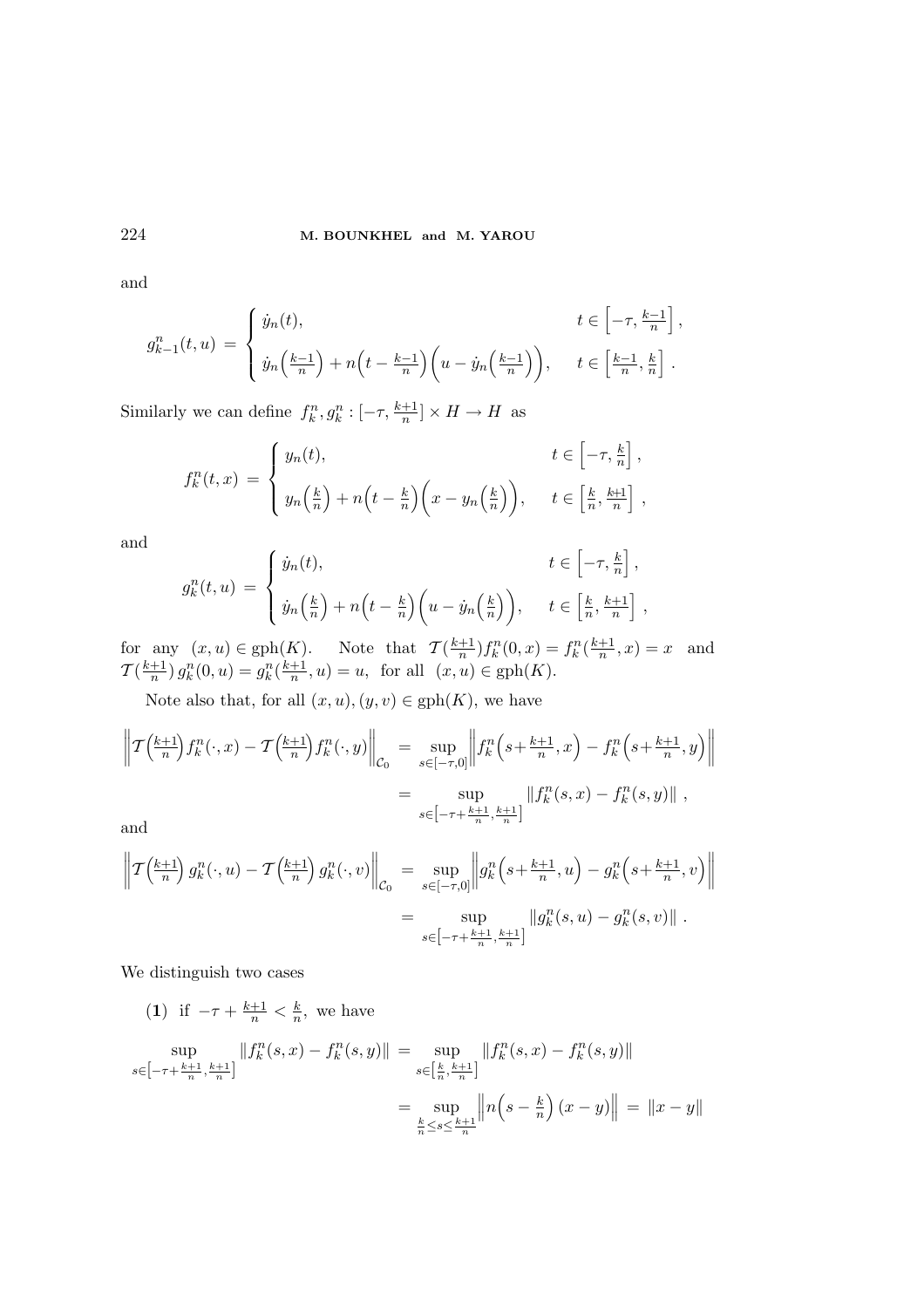$$
\sup_{s \in \left[-\tau + \frac{k+1}{n}, \frac{k+1}{n}\right]} \|g_k^n(s, v) - g_k^n(s, v)\| = \sup_{s \in \left[\frac{k}{n}, \frac{k+1}{n}\right]} \|g_k^n(s, u) - g_k^n(s, v)\|
$$
  

$$
= \sup_{\frac{k}{n} \le s \le \frac{k+1}{n}} \|n(s - \frac{k}{n})(u - v)\| = \|u - v\|.
$$

(2) if 
$$
\frac{k}{n} \le -\tau + \frac{k+1}{n} \le \frac{k+1}{n}
$$
, we have  
\n
$$
\sup_{s \in [-\tau + \frac{k+1}{n}, \frac{k+1}{n}]} ||f_k^n(s, x) - f_k^n(s, y)|| \le \sup_{s \in [\frac{k}{n}, \frac{k+1}{n}]} ||f_k^n(s, x) - f_k^n(s, y)||
$$
\n
$$
= \sup_{\frac{k}{n} \le s \le \frac{k+1}{n}} ||n(s - \frac{k}{n})(x - y)|| = ||x - y||
$$

and

$$
\sup_{s \in \left[-\tau + \frac{k+1}{n}, \frac{k+1}{n}\right]} \|g_k^n(s, v) - g_k^n(s, v)\| \le \sup_{s \in \left[\frac{k}{n}, \frac{k+1}{n}\right]} \|g_k^n(s, u) - g_k^n(s, v)\|
$$
  
= 
$$
\sup_{\frac{k}{n} \le s \le \frac{k+1}{n}} \|n\left(s - \frac{k}{n}\right)(u - v)\| = \|u - v\|.
$$

So the mapping  $(x, u) \mapsto (T(\frac{k+1}{n})f_k^n(\cdot, x), T(\frac{k+1}{n})g_k^n(\cdot, u))$  from  $gph(K)$  to  $C_0 \times C_0$ is nonexpansive. Hence, the set-valued mapping  $F_k^n : [0,1] \times \text{gph}(K) \rightrightarrows H$  defined by

$$
F_k^n(t, x, u) := F\left(t, \mathcal{T}\left(\frac{k+1}{n}\right) f_k^n(\cdot, x), \mathcal{T}\left(\frac{k+1}{n}\right) g_k^n(\cdot, u)\right)
$$

is scalarly upper semi-continuous on  $[0,1] \times \text{gph}(K)$  with nonempty convex weakly compact values. As above we can easily check that  $F_k^n$  satisfies the growth condition:

$$
F_k^n(t, x, u) \subset \varrho(1 + ||x|| + ||u||), \quad \forall (t, x, u) \in [0, 1] \times \text{gph}(K).
$$

Applying Theorem 4.1 gives a Lipschitz solution  $y_k^n : \left[\frac{k}{n}\right]$  $\left[\frac{k}{n},\frac{k+1}{n}\right] \rightarrow \text{cl}(\mathcal{V}_0)$  to the problem

$$
\begin{cases}\n\ddot{y}_k^n(t) \in -N_{K(y_k^n(t))}(\dot{y}_k^n(t)) + F_k^n(t, y_k^n(t), \dot{y}_k^n(t)) & \text{a.e. on } \left[\frac{k}{n}, \frac{k+1}{n}\right], \\
y_k^n\left(\frac{k}{n}\right) = y_n\left(\frac{k}{n}\right), \\
\dot{y}_k^n(t) \in K(y_k^n(t)) & \forall t \in \left[\frac{k}{n}, \frac{k+1}{n}\right],\n\end{cases}
$$

with  $\|\dot{y}_k^n(t)\| \le l, \|\ddot{y}_k^n(t)\| \le l\lambda + 2(1 + \alpha + l)\varrho$ .

and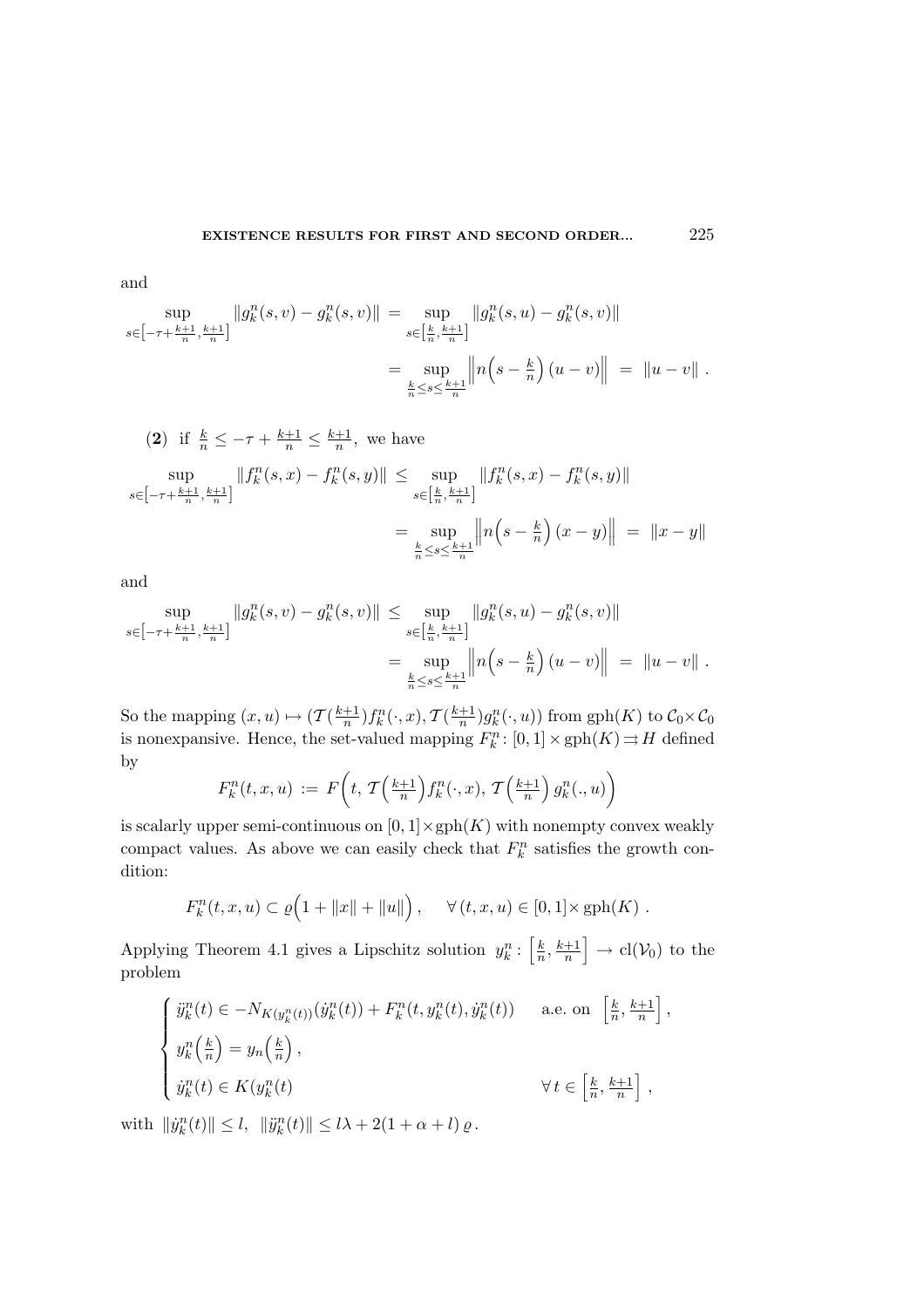Consequently, there exists  $h_k^n \in L^1([\frac{k}{n}, \frac{k+1}{n}], H)$  such that

$$
\begin{cases}\nh_k^n(t) \in F\left(t, \mathcal{T}\left(\frac{k+1}{n}\right) f_k^n(\cdot, y_k^n(t)), \mathcal{T}\left(\frac{k+1}{n}\right) g_k^n(\cdot, y_k^n(t))\right) & \text{a.e. on } \left[\frac{k}{n}, \frac{k+1}{n}\right], \\
\ddot{y}_k^n(t) \in -N_{K(y_k^n(t))}(\dot{y}_k^n(t)) + h_k^n(t) & \text{a.e. on } \left[\frac{k}{n}, \frac{k+1}{n}\right], \\
y_k^n\left(\frac{k}{n}\right) = y_n\left(\frac{k}{n}\right), \\
\dot{y}_k^n(t) \in K(y_k^n(t)) & \forall t \in \left[\frac{k}{n}, \frac{k+1}{n}\right].\n\end{cases}
$$

Thus, by induction, we can construct a continuous function  $y_n: [-\tau, 1] \to \text{cl}(\mathcal{V}_0)$ with  $y_n = \varphi$  on  $[-\tau, 0]$  such that its restriction on each interval  $\left[\frac{k}{n}\right]$  $\frac{k}{n}, \frac{k+1}{n}$  is a solution to

$$
\begin{cases}\n\ddot{x}(t) \in -N_{K(x(t))}(\dot{x}(t)) + F\left(t, \mathcal{T}\left(\frac{k+1}{n}\right) f_k^n(\cdot, x(t)), \mathcal{T}\left(\frac{k+1}{n}\right) g_k^n(\cdot, \dot{x}(t))\right) & \text{a.e. } \left[\frac{k}{n}, \frac{k+1}{n}\right] \\
x\left(\frac{k}{n}\right) = y_n\left(\frac{k}{n}\right), \\
\dot{x}(t) \in K(x(t)) & \forall t \in \left[\frac{k}{n}, \frac{k+1}{n}\right].\n\end{cases}
$$

Indeed, set

$$
y_n(t) := \begin{cases} \varphi(t) & \forall t \in [-\tau, 0], \\ y_0^n(t) & \forall t \in \left[0, \frac{1}{n}\right], \\ \dots \\ y_k^n(t) & \forall t \in \left[\frac{k}{n}, \frac{k+1}{n}\right], \\ \dot{y}_n(t) := \begin{cases} \phi(t) & \forall t \in [-\tau, 0], \\ \dot{y}_0^n(t) & \forall t \in \left]0, \frac{1}{n}\right[, \\ \dots \\ \dot{y}_k^n(t) & \forall t \in \left]\frac{k}{n}, \frac{k+1}{n}\right[, \end{cases}
$$

and

$$
h_n(t) := h_k^n(t) \qquad \text{on} \quad \left] \frac{k}{n}, \frac{k+1}{n} \right].
$$

Also, for notational convenience, we set  $\theta_n(t) := \frac{k+1}{n}$  and  $\delta_n(t) := \frac{k}{n}$ , for  $t \in \frac{k}{n}$  $\frac{k}{n}, \frac{k+1}{n}$ . Then, we get (4.1)

$$
\begin{cases}\n\hat{h}_n(t) \in F(t, \mathcal{T}(\theta_n(t)) f_{n\theta_n(t)-1}^n(\cdot, y_n(t)), \mathcal{T}(\theta_n(t)) g_{n\theta_n(t)-1}^n(\cdot, \dot{y}_n(t))\n\end{cases}\n\text{ a.e. } ]0,1],
$$
\n
$$
\begin{cases}\n\ddot{y}_n(t) \in -N_{K(y_n(t))}(\dot{y}_n(t)) + h_n(t) & \text{a.e. } ]0,1], \\
y_n(0) = x_0 = \varphi(0), \quad \dot{y}_n(0) = u_0 \in K(x_0), \\
\dot{y}_n(t) \in K(y_n(t)) & \forall t \in [0,1],\n\end{cases}
$$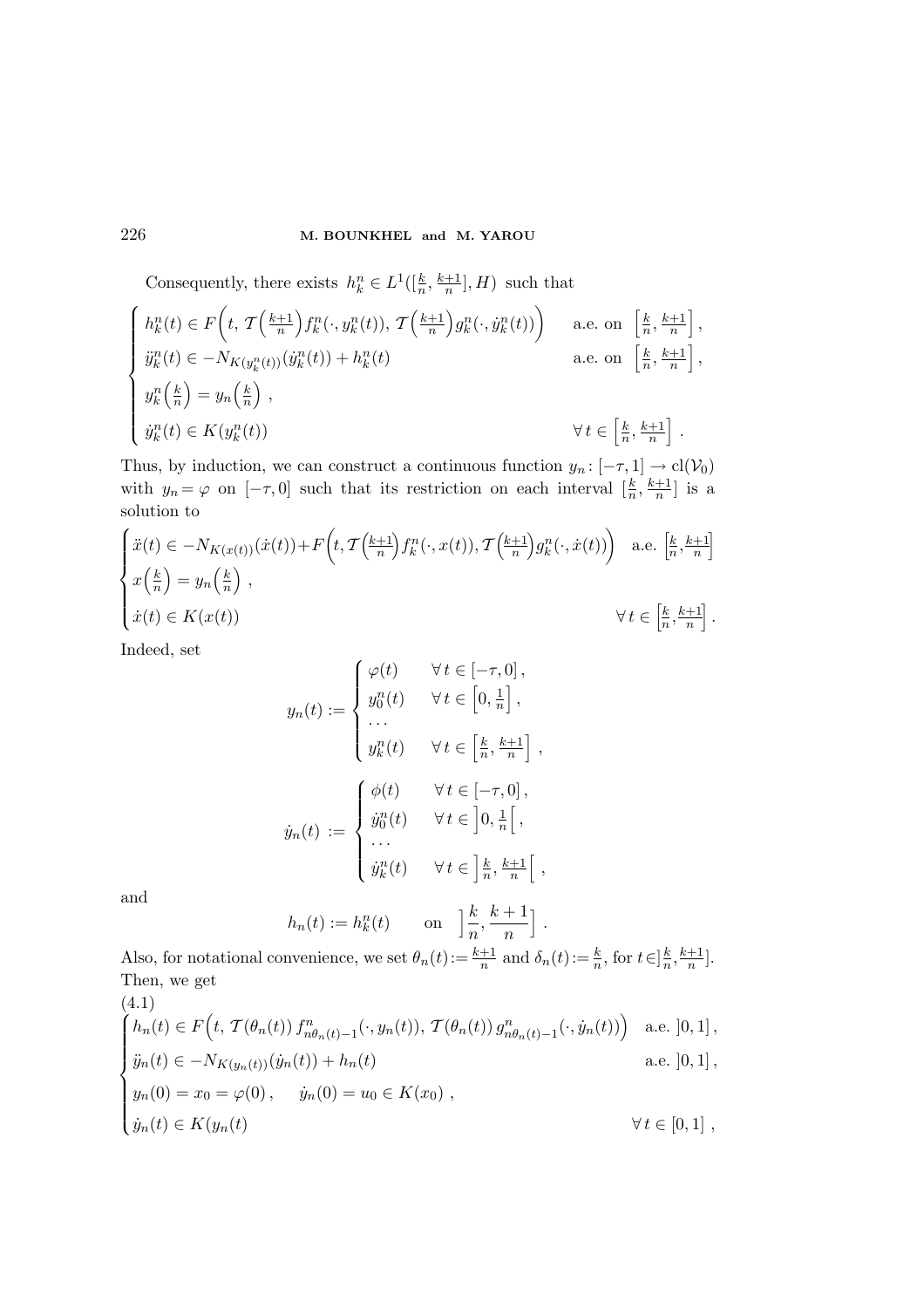with

$$
||\dot{y}_n(t)|| \le l
$$
,  $||\ddot{y}_n(t)|| \le l\lambda + 2(1+\alpha+l)\varrho$  a.e.  $[0,1]$ 

and a.e  $t \in [0, 1]$ ,

$$
F\left(t, \mathcal{T}(\theta_n(t)) f_{n\theta_n(t)-1}^n(\cdot, y_n(t)), \mathcal{T}(\theta_n(t)) g_{n\theta_n(t)-1}^n(\cdot, \dot{y}_n(t))\right) \subset
$$
  

$$
\subset \varrho\Big(1 + \|y_n(t)\| + \|\dot{y}_n(t)\|\Big) .
$$

**Step 2.** Uniform convergence of  $(y_n)$ :

Let  $(y_n)$  and  $(h_n)$  be as in  $(4.1)$ , we have

$$
||h_n(t)|| \le \varrho \Big( 1 + ||y_n(t)|| + ||\dot{y}_n(t)|| \Big) \le \varrho \Big( 1 + ||x_0|| + Tl + l \Big)
$$

a.e.  $t \in [0,1], \forall n$  so  $(h_n)$  is a bounded sequence in  $\mathcal{L}^1([0,1], H)$ . By extracting a subsequence, we may assume that  $(h_n)$  converge weakly to some  $h \in L^1([0,1], H)$ . Further,  $(y_n)$  is relatively compact in  $\mathcal{C}([0,1], H)$ , so we may suppose that  $(y_n)$ converges in  $\mathcal{C}([0,1], H)$  to some  $z \in \mathcal{C}([0,1], H)$  with

$$
z(t) = \varphi(0) + \int_0^t \dot{z}(s) ds \qquad \forall t \in [0, 1].
$$

For each  $t \in [-\tau, 0]$ , we set

$$
y(t) = \begin{cases} \varphi(t) & \forall t \in [-\tau, 0], \\ z(t) & \forall t \in [0, 1]. \end{cases}
$$

Then,  $y \in C_1$  and  $y_n$  converges to y in  $C_1$ .

**Step 3.** We claim that  $\mathcal{T}(\theta_n(t))f^n_{n\theta_n(t)-1}(\cdot,y_n(t))$  and  $\mathcal{T}(\theta_n(t))g^n_{n\theta_n(t)-1}(\cdot,\dot{y}_n(t))$ pointwise converge on [0,1] to  $\mathcal{T}(t)y$  and  $\mathcal{T}(t)y$  respectively in the Banach space  $\mathcal{C}_0$ . The proof is similar to the one given in Theorem 2.1 in [15].

Step 4. Existence of solutions:

We have for a.e.  $t \in [0, 1]$ 

$$
h_n(t) \in F\Big(t, \mathcal{T}(\theta_n(t)) f^n_{n\theta_n(t)-1}(\cdot, y_n(t)), \mathcal{T}(\theta_n(t)) g^n_{n\theta_n(t)-1}(\cdot, \dot{y}_n(t))\Big).
$$

As  $h_n$  converges weakly to h in  $\mathcal{L}^1([0,1], H)$  and for all  $t \in [0,1]$ 

and

$$
\left\| \mathcal{T}(\theta_n(t)) f_{n\theta_n(t)-1}^n(\cdot, y_n(t)) - \mathcal{T}(t) y \right\|_{\mathcal{C}_0} \to 0
$$
  

$$
\left\| \mathcal{T}(\theta_n(t)) g_{n\theta_n(t)-1}^n(\cdot, \dot{y}_n(t)) - \mathcal{T}(t) \dot{y} \right\|_{\mathcal{C}_0} \to 0,
$$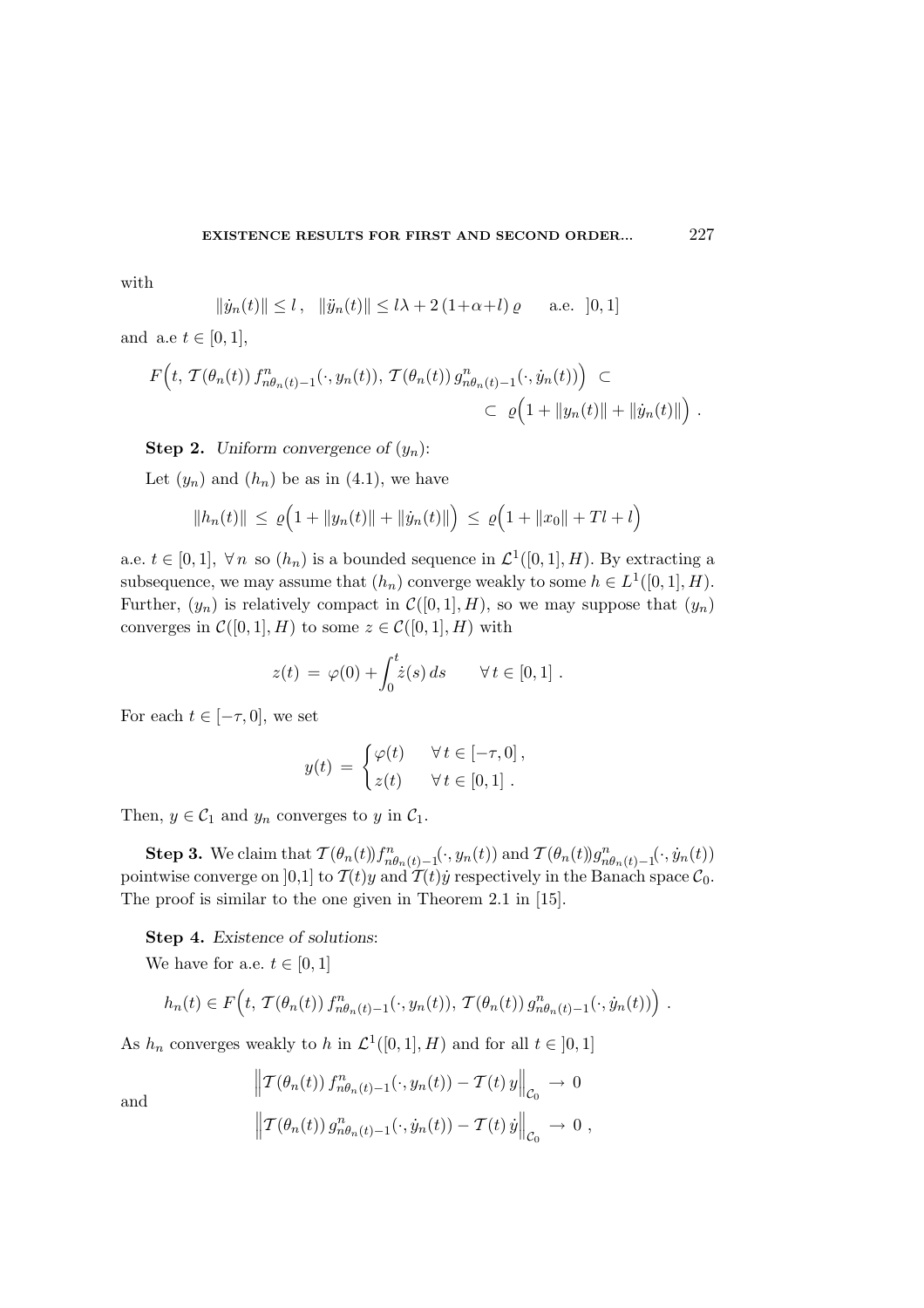and as the multifunction  $F$  is scalarly upper semi-continuous with convex weakly compact values, by a classical closure result (see, for instance [16], we get  $h(t) \in$  $F(t, \mathcal{T}(t)y, \mathcal{T}(t)\dot{y}).$ 

Further, as  $\|\dot{y}_n(t)\| \leq l$ , we may assume that  $\dot{y}_n$  converges weakly to  $\dot{y}$  and similarly  $\ddot{y}_n$  converges weakly to  $\ddot{y}$ . By what precedes one has  $(\ddot{y}_n-h_n)$  weakly converges to  $\ddot{y} - h$  in  $L^1([0,1], H)$  and so Mazur's lemma ensures that for almost every  $t \in [0, 1]$ 

$$
\ddot{y}(t) - h(t) \in \bigcap_{n} \overline{\text{co}} \Big\{ \ddot{y}_k(t) - h_k(t) \colon k \ge n \Big\} .
$$

Fix such t in I and any  $\mu$  in H, then the last relation gives

$$
\langle \ddot{y}(t) - h(t), \mu \rangle \leq \inf_{n} \sup_{k \geq n} \langle \ddot{y}_n(t) - h_n(t), \mu \rangle
$$

and hence according to (4.1) one has

$$
\ddot{y}_n(t) - h_n(t) \in -N_{K(y_n(t))}(\dot{y}_n(t))
$$
 a.e. on [0,1]

with  $\|\ddot{y}_n(t) - h_n(t)\| \leq l\lambda + 2(1+\alpha+l) + \varrho(1+||x_0||+Tl+l) = \delta$ . Then, for a.e.  $t \in [0, 1]$ 

$$
\ddot{y}_n(t) - h_n(t) \in -\delta \partial d_{K(y_n(t))}(\dot{y}_n(t))
$$

hence, one obtains

$$
\langle \ddot{y}(t) - h(t), \mu \rangle \le \limsup_{n} \sigma \left( -\delta \partial d_{K(y_n(t))n}(\dot{y}_n(t)), \mu \right)
$$
  

$$
\le \sigma \left( -\delta \partial d_{K(y(t))}(\dot{y}(t)), \mu \right).
$$

As the set  $\partial d_{K(y(t))}(y(t))$  is closed convex, we obtain

$$
\ddot{y}(t) - h(t) \in -\delta \, \partial d_{K(y(t))}(\dot{y}(t))
$$

and then

$$
\ddot{y}(t) - h(t) \in -N_{K(y(t))}(\dot{y}(t))
$$

because  $\dot{y}(t) \in K(x(t)).$ 

Thus,

$$
\ddot{y}(t) \in -N_{K(y(t))}(\dot{y}(t)) + F(t, \mathcal{T}(t)y, \mathcal{T}(t)\dot{y}).
$$

The proof then is complete.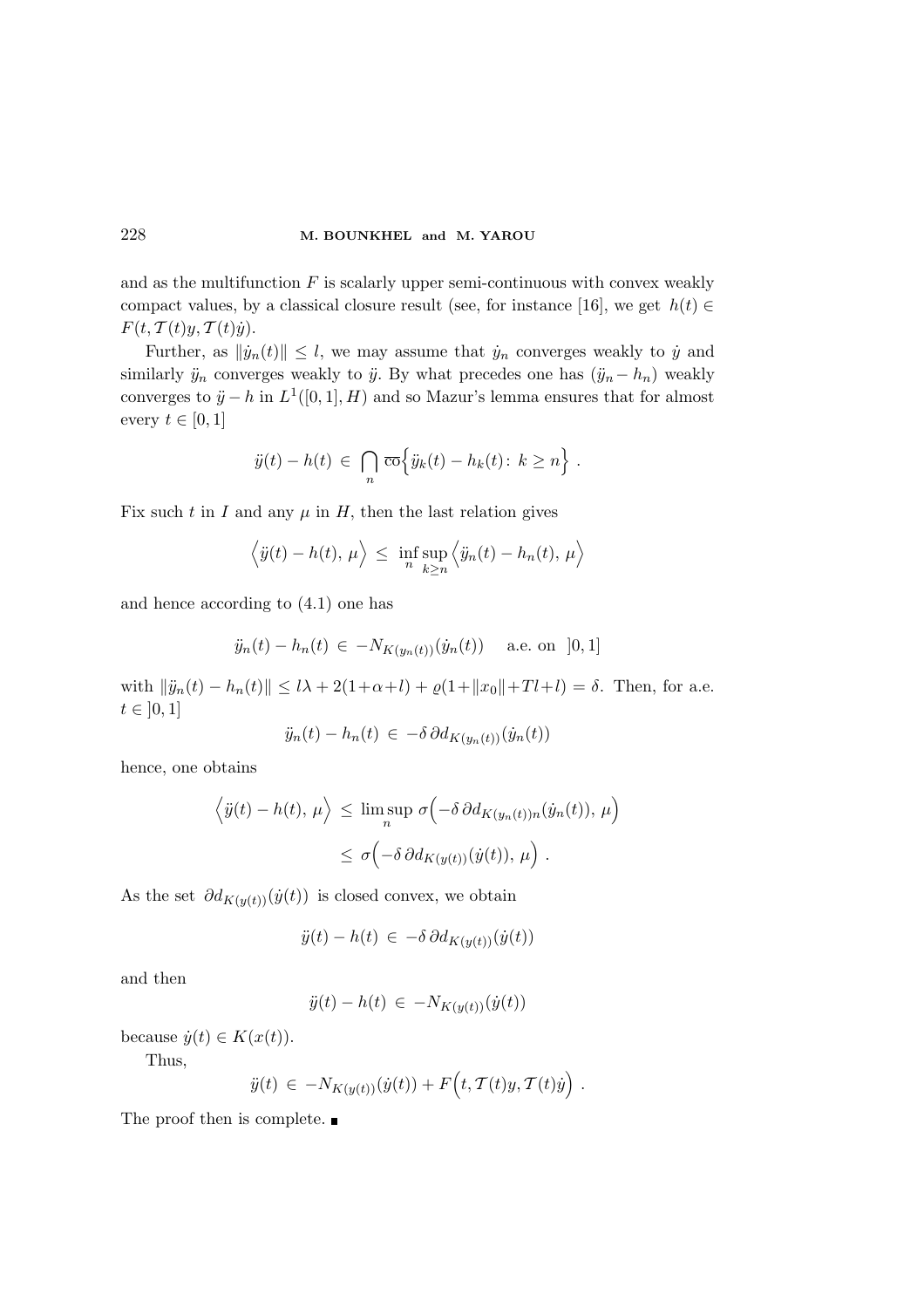## Remark 4.2.

- 1. Note that some existence results have been given when the perturbation F depends only on the variables t and  $\dot{x}_t$ , see for example [11, 19]. So, our result in Theorem 4.2 is more general than those proved in [11, 19] because our perturbation F depends on all the variables  $t, x_t$ , and  $\dot{x}_t$ .
- 2. In [19] the set-valued mapping  $K$  is assumed with convex values and the perturbation  $F$  is assumed to be uniformly continuous and depending only on  $t$  and  $\dot{x}_t$ , and with nonconvex values, which is another variant of existence results for  $(SOSPD)$ , because our perturbation F in Theorem 4.2 has convex values and upper semi-continuous. Our techniques used here can be also used to adapt the proof of the result in [19] to obtain a generalization when  $K$  has nonconvex values and under the same assumptions on  $F$ .  $\Box$

ACKNOWLEDGEMENT – The authors would like to thank the referee for his careful and thorough reading of the paper.

## REFERENCES

- [1] Aubin, J.P. and Cellina, A. Differential Inclusions Set-Valued Maps and Viability Theory, Springer-Verlag, Berlin, 1984.
- [2] Benabdellah, H. Existence of solutions to the nonconvex sweeping process, J. Diff. Equations, 164(2) (2000), 286–295.
- [3] Benabdellah, H.; Castaing, C.; Salvadori, A. and Syam, A. Nonconvex Sweeping Process, J. Appl. Anal., 2(2) (1996), 217–240.
- [4] Bounkhel, M. General existence results for second order nonconvex sweeping process with unbounded perturbations, Portugaliae Mathematica, 60(3) (2003), 269–304.
- [5] BOUNKHEL, M.; TADJ, L. and HAMDI, A. Iterative Schemes to Solve Non convex Variational Problems, J. Ineq. Pure  $\mathcal{B}$  Appl. Math., 4(1) (2003), Article 14.
- [6] BOUNKHEL, M. and LAOUIR-AZZAM, D. Théorèmes d'existence pour des inclusions differentielles du second ordre, C. R. Acad. Sci., Serie I, 336 (2003), 657–659.
- [7] Bounkhel, M. and Laouir-Azzam, D. Existence results on the second order nonconvex sweeping processes with perturbations (to appear in Set-Valued Analysis).
- [8] Bounkhel, M. and Thibault, L. On various notions of regularity of sets in nonsmooth analysis, Nonlinear Anal.: Theory, Methods and Applications, 48(2) (2002), 223–246.